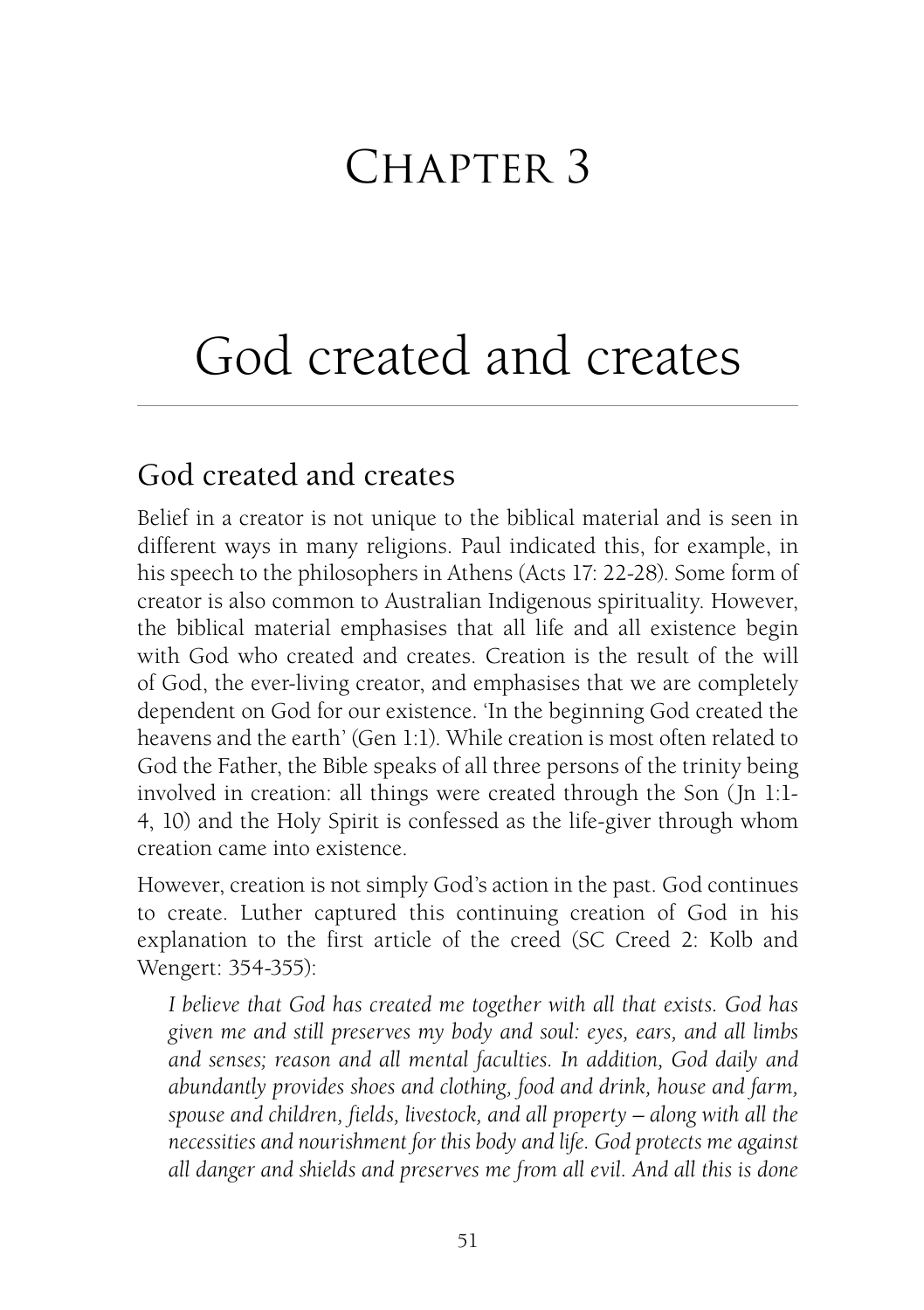*out of pure, [fatherly, and di](http://www.biblegateway.com/passage/?search=Genesis%201%20-%202&version=NRSV)v[ine goodne](http://www.biblegateway.com/passage/?search=Psalm%20104&version=NRSV)ss a[nd merc](http://www.biblegateway.com/passage/?search=Job%2038&version=NRSV)y, without any merit or worthiness of mine at all! For all of this I owe it to God to thank and praise, serve and obey him. This is most certainly true.*

God's continuing creation therefore assures us that every individual life has meaning and purpose.

Creation theology therefore reflects these two different aspects, original creation and continuing creation. Often these are represented in theological writing by two Latin tags:

- • *creatio ex nihilo* (creation out of nothing) refers to the beginning of creation as, for example, in Genesis 1 and 2, Psalm 104, or Job 38. It corresponds to original creation.
- • *creatio continua* (continuing creation) refers to God's ongoing work of creation in preserving the world and everything that lives in it.

These two aspects of creation theology are complementary ways of describing God's work of creation and should not be seen in any way in conflict with each other. Ultimately the doctrine of creation does not have its focus on origins as such but on faith in the creator and his ongoing rela[tionship wi](http://www.biblegateway.com/passage/?search=Revelations%2021:1,5&version=NRSV)th what he has created as Luther reflected in the explanation of the Creed given above.

Creation theology also involves a future dimension in which believers already share. This is the 'new creation' which has been initiated through the saving work of Jesus Christ. In this way creation and redemption [the saving work of Jesus Christ] [belong to](http://www.biblegateway.com/passage/?search=Psalm%20104&version=NRSV)gether, and [redemption](http://www.biblegateway.com/passage/?search=Psalm%208:3-9&version=NRSV) is really the renewal of creation. This 'new creation' will be fully revealed at the end of time when there will be a new heav[en and a ne](http://www.biblegateway.com/passage/?search=Job%2038-41&version=NRSV)w earth, created by God who in Christ makes all things new (Rev 21:1,5).

#### **Biblical sources**

Cons[ideration of](http://www.biblegateway.com/passage/?search=Isaiah%2044:24-28&version=NRSV) creation theology often concentrates on the accounts in Genesis 1 and 2. While these are important sources, they are not the only ones and probably not the earliest ones in the oral tradition behind the biblical material. For example, the Psalms contain [numerous](http://www.biblegateway.com/passage/?search=Acts%204:24&version=NRSV) references to [creation,](http://www.biblegateway.com/passage/?search=Eph%203:9&version=NRSV) [particular](http://www.biblegateway.com/passage/?search=Mt%206:25-34&version=NRSV)ly Psalm 10[4, but als](http://www.biblegateway.com/passage/?search=Heb%2011:3&version=NRSV)[o Psalms](http://www.biblegateway.com/passage/?search=Rev%204:11&version=NRSV) 8:3- 9; 19:1-6; 33:6-9; 95:1-7a; 136:1-9; 139:13-16. Proverbs speaks about the creation of the world thr[ough 'wisdom'](http://www.biblegateway.com/passage/?search=Col%201:15-16&version=NRSV) (Prov 8:22-31). Job 38-41 provides another perspective on original creatio[n. The proph](http://www.biblegateway.com/passage/?search=Rom%208:18-25&version=NRSV)ets refer to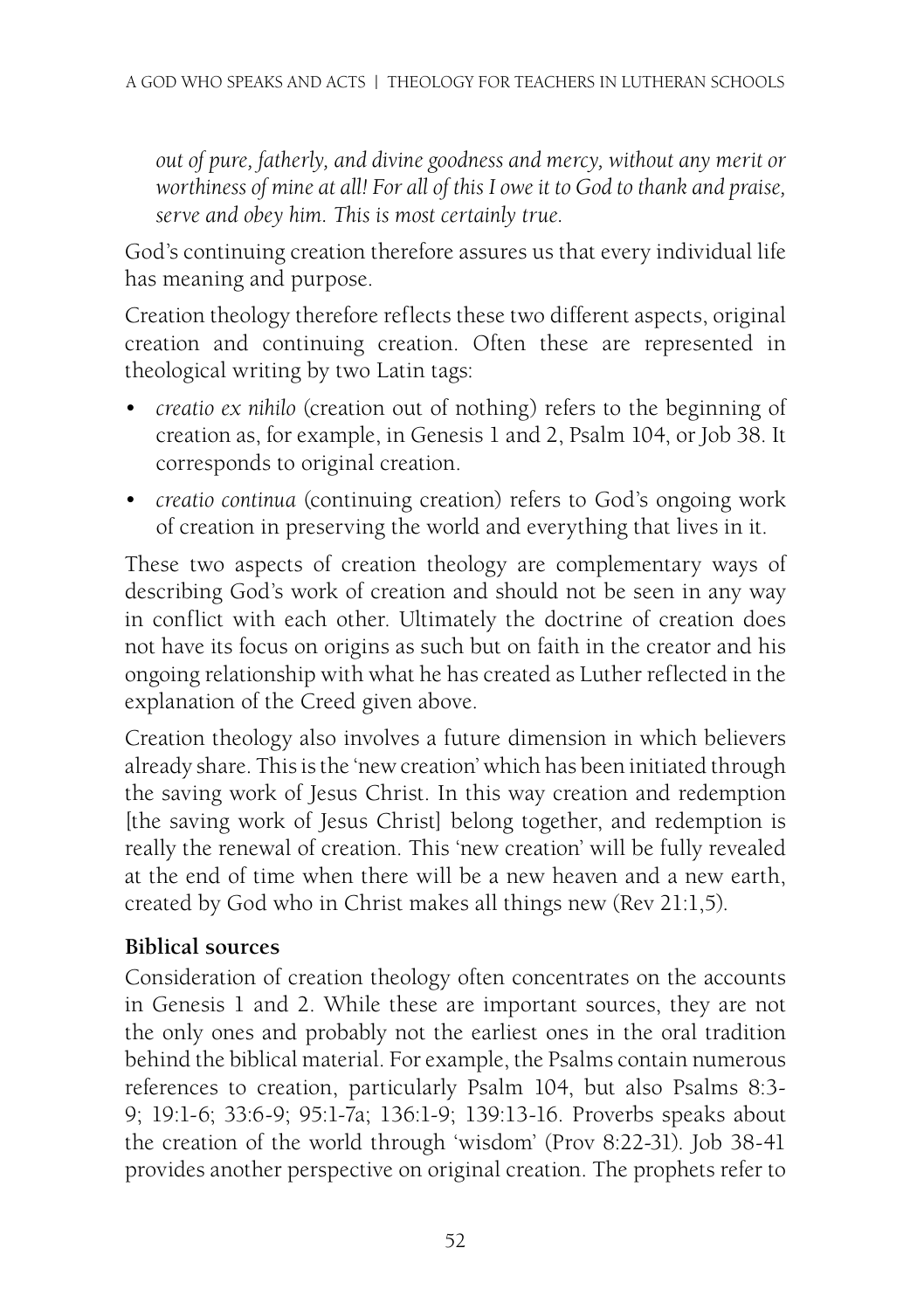creation, for example Isa 44:24-28; 45:9-13; Jer 27:5; 32:17 as they urge the people of Israel to remain faithful to God their maker.

The New Testament provides frequent references to theology of creation. Again the triune God is presented as the one who creates and cares for all things: Acts 4:24; 14:15; 17:24; Eph 3:9; Mt 6:25-34; 10:29-31; Heb 11:3; Rev 4:11 There are numerous references to the relationship between Jesus Christ and creation (John 1:1-4, 10; Col 1:15-16), especially between the saving work of Jesus Christ and the 'new creation' (Rom 8:18-25; Eph 1:9-10; Col 1:15-20).

## Original creation ['*creatio ex nihilo'*]

As we have already indicated, creation theology is concerned with the beginnings of the universe. It is not hard to believe that some supreme power created all things. The beauty and order of the universe can lead to that conclusion. But even the most advanced study of the universe cannot tell us **who** its creator is or **why** the universe has been crea[ted.](http://www.biblegateway.com/passage/?search=Col%201:15-17&version=NRSV)  [The crea](http://www.biblegateway.com/passage/?search=Col%201:15-17&version=NRSV)[tor can](http://www.biblegateway.com/passage/?search=Heb%201:2&version=NRSV) be known only because he has made himself known to us in his word — especially through the Word who became a human being, God's Son, Jesus Christ.

The Bible tells us that the creator of the universe is not some impersonal force, but God, the wise and loving heavenly Father. What makes Christian teaching about creation different from any other is that Christians view the creation of the universe with the eyes of faith in Jesus Christ. The Holy Spirit working through the biblical witness reveals to us that Jesus is the focus also of the creation story (Jn 1:2, Col 1:15-17, Heb 1:2).

The Bible does not answer all questions about the creation of the universe. That is not its purpose. It is the legitimate domain of science to investigate questions of origin. The Bible is more concerned to lead people to know the creator and the relationship between the creator and his creation than it is to teach them to know everything about the creation.

#### **Major emphases of the bible concerning original creation**

• God created the universe out of nothing (*ex nihilo*). The universe is not eternal, matter is not eternal (Heb 11:3). In order to explain sin, suffering and natural disasters, some people have taught that God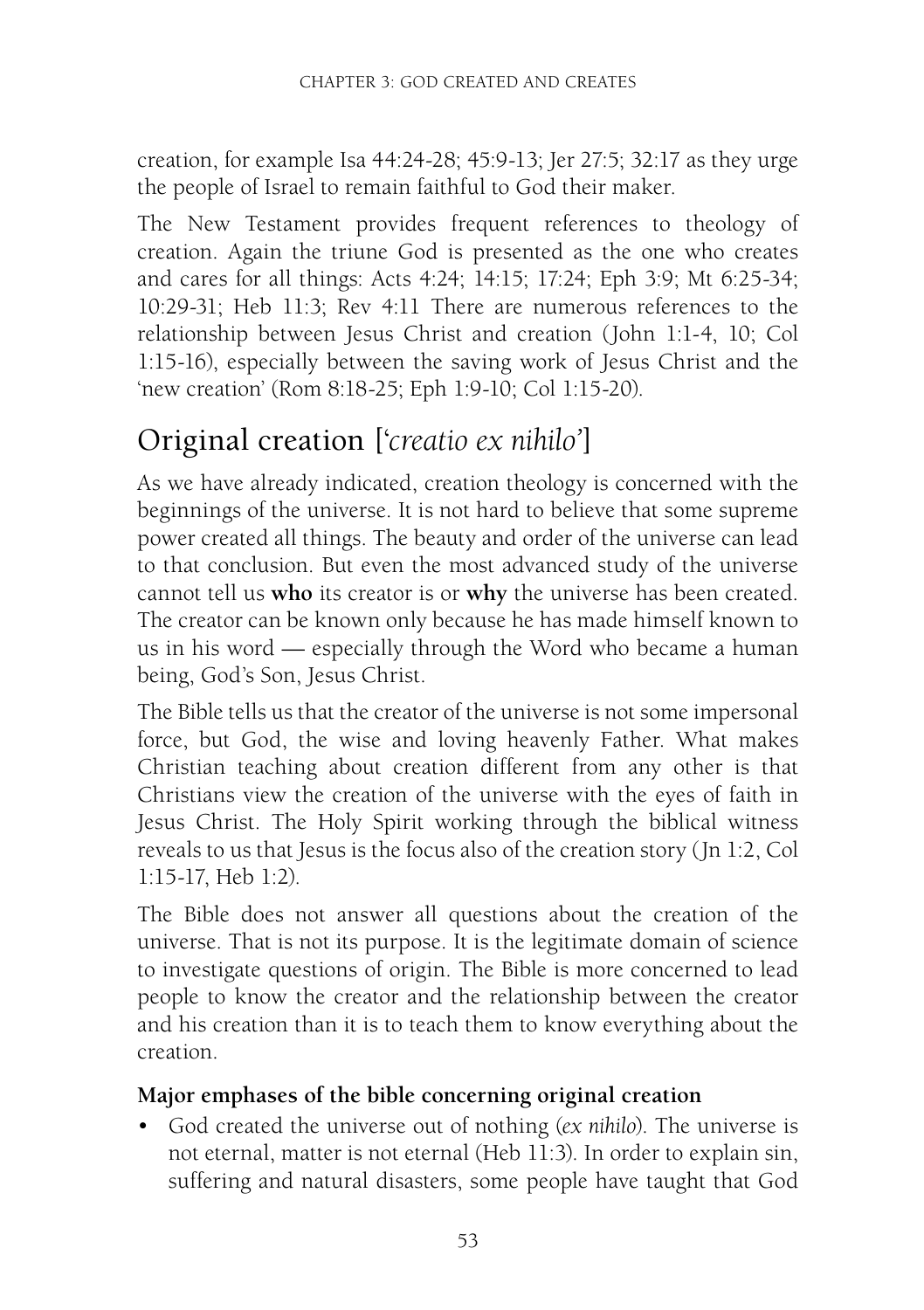created the world out of pre-existing material which was flawed. However, on the basis of the Bible, the church has concluded that God made the world out of nothing. Evil, as will be discussed in the next chapter, has a different origin.

- • Creation is the result of God's deliberate decision and action. Creation is a free act of God's will. In a number of religions and philosophies, for example the Babylonian creation myths, cre[ation is](http://www.biblegateway.com/passage/?search=Ps%2019:1&version=NRSV) seen as a struggle between a 'good god' and an 'evil god'. The ancient Greeks thought of the creation of the cosmos as the activity of an inferior god, a *demiurge*, and they thought that the immortal soul was imprisoned in a [frail an](http://www.biblegateway.com/passage/?search=Rom%201:25&version=NRSV)d faulty body, awaiting release from this bondage by death. The biblical teaching counters such views. There is no dualism: [God is th](http://www.biblegateway.com/passage/?search=Ps%2033:6-9&version=NRSV)e creator of all things.
- God is not part of his creation nor is creation an extension of God [as in *pantheism*]. A clear distinction is made between God the creator and creation. While God may be revealed in [creation \(](http://www.biblegateway.com/passage/?search=Ps%2024:1-2&version=NRSV)eg Ps 19:1), God is never one with, nor part of his creation, except when God deliberately became part of creation in Jesus Christ. This means that any worship of creation is idolatry, worshipping the creation rather than the creator (Rom 1:25).
- • God created all things by his word. He spoke creation into existence through his powerful, performative, and creative word (Ps 33:6-9). 'God said, "Let there be light"; a[nd there w](http://www.biblegateway.com/passage/?search=Gen%201:31&version=NRSV)as light' (Gen 1:3). The Bible does not offer scientific explanations of the 'how' of creation; it simply tells us that God is the creator. The universe is God's (Ps 24:1-2).
- • God created in an orderly way. Genesis 1 brings out the 'rhythm' and orderliness of God's creative work as God created order out of chaos. In each stage of creation, God speaks, another stage of creation is completed, and God sees that his creation is good.
- • God's creation is good. There was perfect harmony in God's creation. When God looked at all he had created, everything was just the way he intended it to be (Gen 1:31). God is not responsible for the disharmony, disorder and evil we observe and experience now. However, eve[n aft](http://www.biblegateway.com/passage/?search=Ps%208&version=NRSV)er sin marred what God originally created, it is still 'good'. Certainly God's good creation can be abused and perverted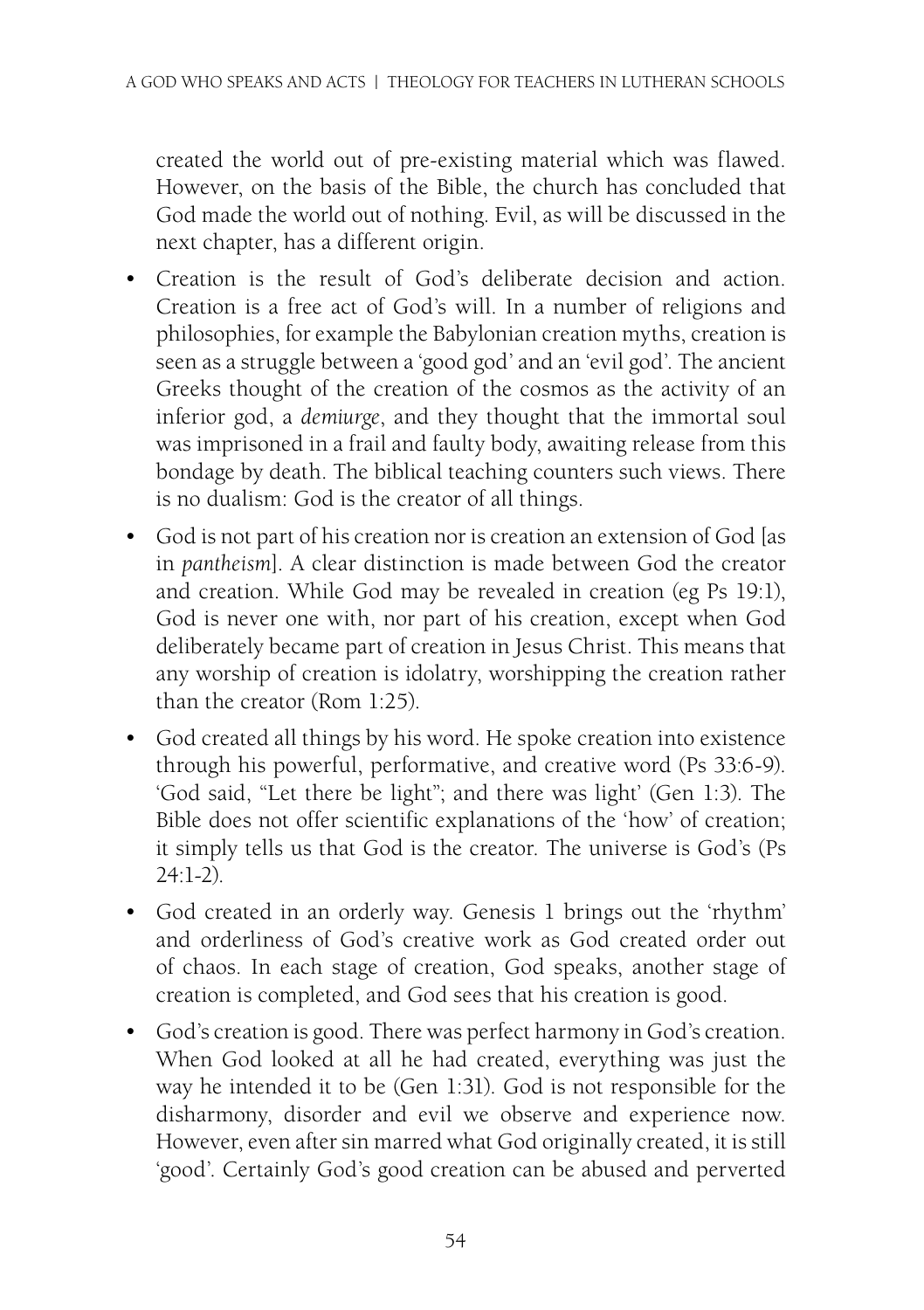and we see the effects of sin, for example, in the destructive fury of nature, but faith in God still allows believe[rs to see](http://www.biblegateway.com/passage/?search=Rev%2021:1,5&version=NRSV) the goodness of creation and the gifts God gives in creation. It is important not to develop dualistic thinking which sees creation as totally corrupt and no longer the means through which God continues to care for all which he created and through which people can enjoy the gifts of creation. God invites us to share in the joy and wonder of creation (Ps 8, 104, 136:1-9). However, just as in the beginning everything was precisely as God had planned it, so believers look forward to the end of time when all things will be restored to their original perfection in the new heaven and new earth (Rev 21:1,5).

*Students in Lutheran schools need to be encouraged to look beyond the impact of sin on God's good creation and celebrate and enjoy that creation using the gifts and opportunities which they are given. Students need to be stimulated to proclaim their response to God's good creation through drama, music, painting, dance, poetry, photography, creative writing, and any other creative and artistic means of expression. Schools need to ensure that such avenues are not reduced by other pressures within the total school curriculum.*

*One aspect of God's good creation which may need special and careful treatment in Lutheran schools is the area of human sexuality. Sexuality is one of God's good gifts and needs to be seen as such in its God-given function and not misused, denigrated or 'worshipped' as often happens in society. Too often students develop their attitudes to sexuality from the media and internet and are subject to peer pressure through the social media. Parents may appreciate opportunities through the school to discuss ways to handle education in appropriate sexual attitudes.*

• God looks after the universe he created. God set up the laws of nature (day and night, the seasons, the laws of physics, etc) by which the universe continues to exist in an orderly way. God is not limited by these laws, however. God continues to work within his creation and he may use his power to bring about 'supernatural', miraculous events. This understanding of God's involvement in creation differs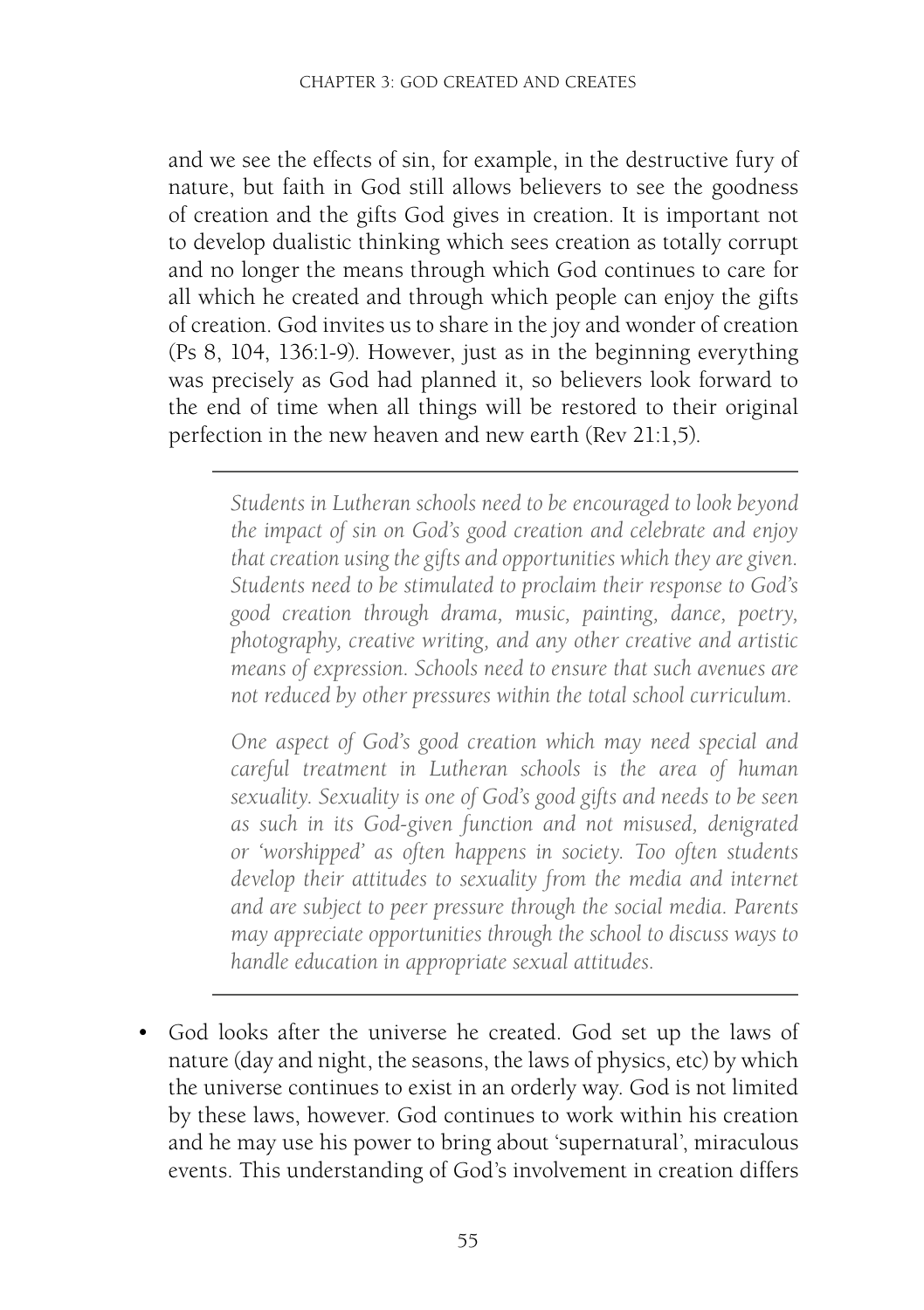from that of *deism* which sees God as a kind of 'clockmaker' who created the world, set it in motion according to particular laws, but now remains aloof from creation, observing it only at a distance. It also differs from the view that God is simply there to fill in the gaps [the 'God of the gaps'] which our reason and science cannot fill. The danger with this view is that as our understanding of creation expands, God is pushed further and further into the background. He is no longer seen as involved actively in it.

> *Students and staff in Lutheran schools will be challenged by a number of differing views about creation and the origin of the universe. It is critical here that the temptation to try to read the Bible as a text of biology, geology, palaeontology, genetics, or any other of the disciplines of science is avoided. The long running debate between evolution and creation continues to have an impact in some Lutheran schools. More recently Lutheran schools have been influenced by issues such as 'creationism' [reading the Bible, especially the first 2 chapters of Genesis as a scientific document and asserting that creation happened at about 4000 BC] and 'intelligent design' [that the existence of God can be 'proved' on the basis of the intricate design of the universe and the intricate web of life].*

> *The doctrine of original creation opens up the study of that creation for the Lutheran school curriculum. Recognising creation as the work of the creator God encourages and requires Lutheran schools to wonder at, celebrate and enjoy that creation and to explore it and examine the pattern, design and causality within God's creation. At the same time Lutheran schools must guard against trying to use archaeology, biology, genetics astronomy and other disciplines of science to try to 'prove' the historical accuracy of the Bible. The truth of the Bible is not open to that type of 'proof' since its truth rests on faith.*

*Some comments on creation and the theory of evolution:*

*• since both theology and natural science seek to explore the truth in relation to the origin of the universe, and since both*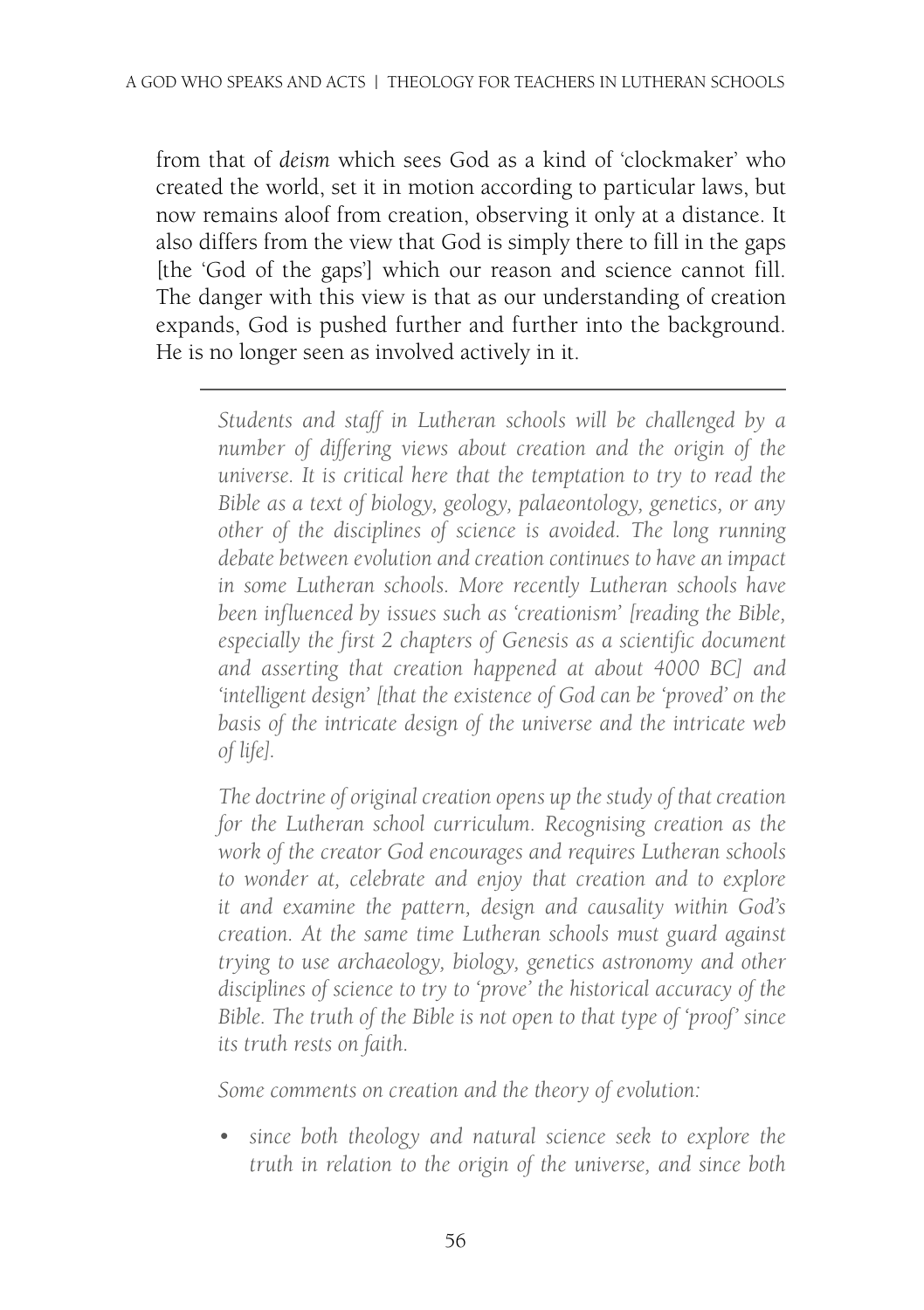*seek to take reality seriously, ultimately they need not be in conflict: this can only happen, however, if both theology and science remain open to the insights gained by the other; this will not occur if either theology or science take an absolute view whereby one is considered right and the other wrong.*

- *• science is a gift of God which works with physical, measurable data: to use science to discredit God or usurp the place of God, is false science. However, it is important here to distinguish between the areas of faith and reason.*
- *• in relation to the origin of the universe, revelation concentrates on the questions of 'who' and 'why' whereas science operates with the questions of 'what', 'how' and 'when'.*
- *• in relation to the theory of evolution, it is important to recognise that there are in fact numerous theories: for example, 'theistic evolution' holds that things did develop from a previous state or form, but that this process is under the impetus and guidance of God: 'atheistic evolution' claims that this process is entirely due to random forces without the need for any God, while 'special creation', on the other hand, posits that everything was suddenly and directly created by God.*
- *• on the basis of revelation, Christians may hold views such as 'theistic evolution' or 'special creation': however this will mean affirming the scriptural teachings of God as the creator of all life, that human beings are a special creation of God made in the 'image of God' and that the fall into sin is an episode in history.*
- *• 'creation science' takes an absolute and literalist view of Genesis 1; it therefore turns the creation account into scientific 'fact'. This is inconsistent with a Lutheran approach to the interpretation of Scripture: it shifts the focus of Scripture from the person and work of Jesus Christ to scientific theory.*
- *• the debate about creation and evolution can place the emphasis of creation theology on 'original creation' at the expense of 'continuing creation'.*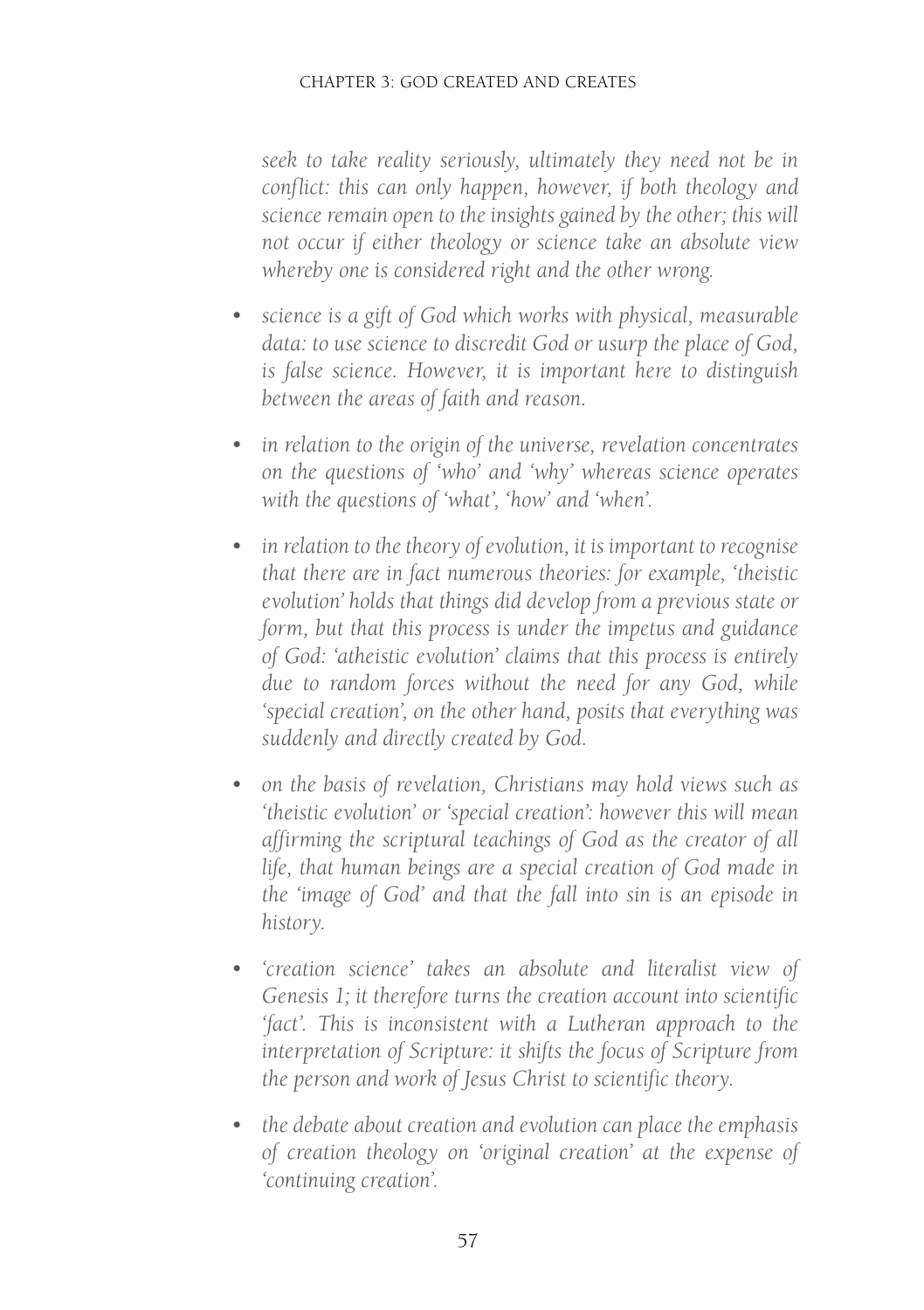- *• evolutionary theology can be incorrectly applied to other areas such as politics and social theory. This can lead to dangerous views which see people who are regarded as physically, mentally, racially or economically 'inferior' as being expendable. These views can have an [impact](http://www.biblegateway.com/passage/?search=Ps%208:4-6&version=NRSV) in discussions about abortion, euthanasia, genetic engineering or ethnic [cleansing.](http://www.biblegateway.com/passage/?search=Gen%201:26-30&version=NRSV)*
- *• a misapplication of evolutionary theory in some circles can lead to the notion that human society is continually evolving and improving towards some state of 'utopia'. However, despite such 'improvements' in technological [development](http://www.biblegateway.com/passage/?search=Genesis%202:7%20&version=NRSV), improved medical conditions, rising standards of living, a realistic assessment of the state of the world could lead to a very different conclusion.*

## Human beings are God's special creation

Whatever understanding we may have of the process of creation, the Bible emphasises that human beings are a special creation of God (Ps 8:4-6). In fact, they are seen as the climax or crown of God's creative work (Gen 1:26-30), the result of a specific decision by the creator God. Even though God cares for all of creation, including the sparrows (Mt 10:29), human beings are unique and different from all other living things which God created. Genesis 2:7 speaks about the special creation of human beings: God formed the person from the dust of the ground and breathed God's breath [in Hebrew the word '*ruach*' can be translated as 'breath', 'spirit' or 'wind'] into the person who became a living person. Therefore a human being is both dust [at one with the earth from which the person was taken, which is shared with all creation, and to which the person will one day return] and God's breath [spirit]. This means that human beings have a 'vertical' relationship with God, and a 'horizontal' relationship with the rest of creation. God is the author of human life. The gift of life rests with God who gives life and takes life.

Whi[le the Bible](http://www.biblegateway.com/passage/?search=1%20Thess%205:23&version=NRSV) speaks of the human being as 'dust' and 'breath/spirit', the Bible emphasises the unity of the individual persons. When the New Testament speaks of body, soul, and spirit, it is not implying that human beings are made of three parts. [Greek philosophical thinking,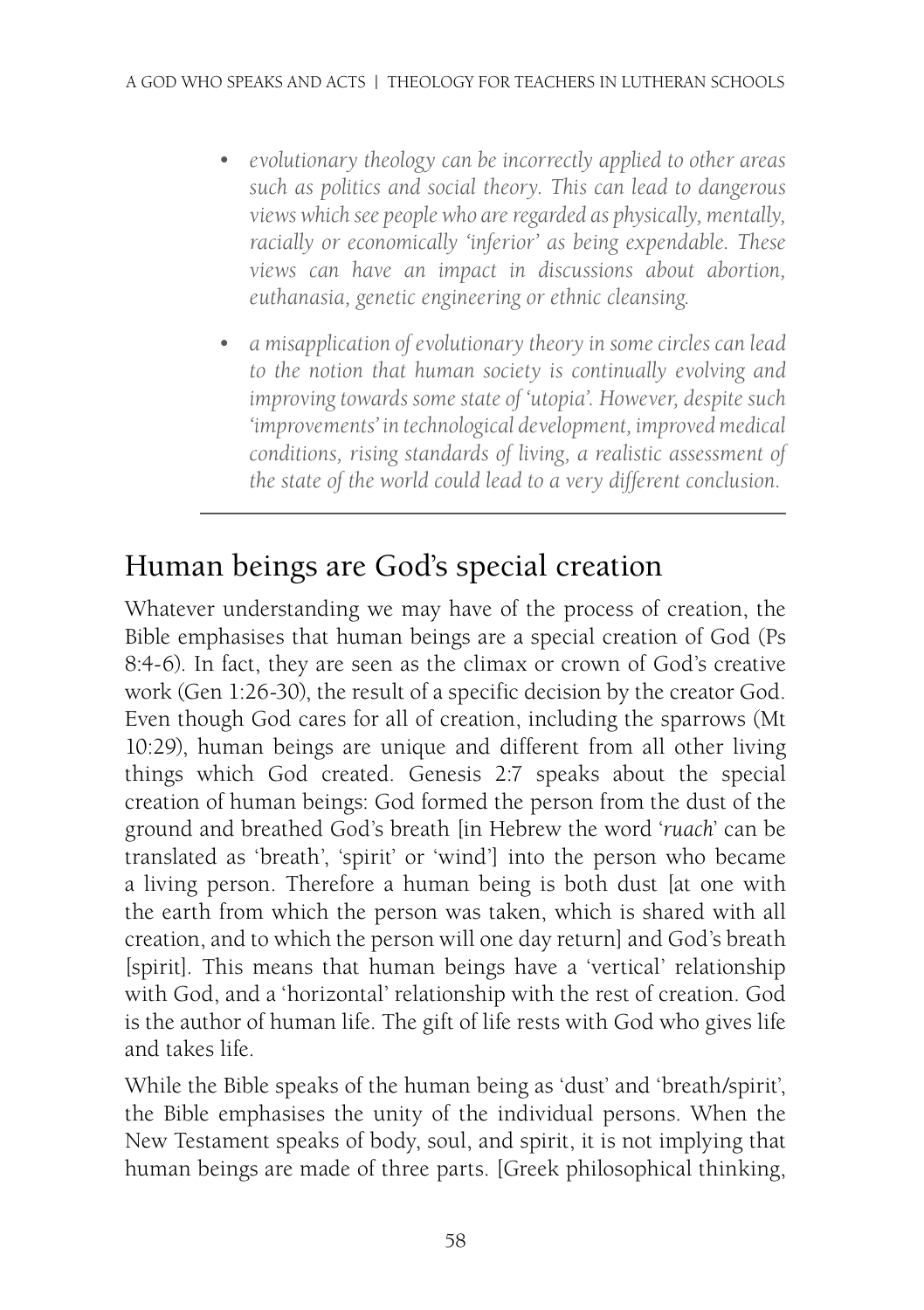which influenced some early Christian th[inking, tende](http://www.biblegateway.com/passage/?search=Phil%203:20-21&version=NRSV)[d to draw a](http://www.biblegateway.com/passage/?search=1%20Cor%2015:35-57&version=NRSV)  [shar](http://www.biblegateway.com/passage/?search=1%20Cor%2015:35-57&version=NRSV)p distinction between 'body' and 'soul' with the 'soul' imprisoned in the 'body'.] Rather body, soul, and spirit are three different ways of looking at human beings. Instead of saying we *have* a body, we *have* a soul, or we *have* a spirit, it is better to say that we *are* body, we *are* soul, or we *are* spirit (1 Thess 5:23). It is important that we recognise that the body is part of God's 'good' creation (Gen 1:31) and should be respected and treated as such. The body is the 'temple of the Holy Spirit' and St Paul urges Christians to 'glorify God in your body' (1 Cor 6: 19-20). The body will rise again at the end of time (Phil 3:20-21; 1 Cor 15:35-57).

Because human beings contain the spirit/breath of God, they are spiritual beings. The life of every human being is sacred, and God demands that we value every human life as he does. This affects the way we consider all stages of human life, from conception to death.

> *Understanding human beings as the special creation of God provides important insights in a number of issues and situations which arise in the Lutheran school. For example, seeing human beings as dust and breath links individuals closely with all of creation and provides a vital link between the welfare of human beings and the welfare of the rest of creation. [The close link between human beings and the land in aboriginal spirituality is an important insight here.] Seeing life as the breath of God in human beings emphasises the spiritual dimension in e[ach individual a](http://www.biblegateway.com/passage/?search=Genesis%201:26-28%20&version=NRSV)nd the recognition that an individual is not simply a 'biological accident'. It stresses the sanctity of life which needs to be considered when dealing with ethical issues such as euthanasia, abortion, and stem cell research.*

> *The biblical emphasis on the importance of the body needs emphasis when dealing with matters of sexuality, obesity, alcohol and drug abuse, self-harm and body image. Students need support and guidance to see themselves as body, soul and spirit. Pedagogy needs to allow students to understand themselves as whole individuals integrating mind, emotions, attitudes, skills and behaviour.*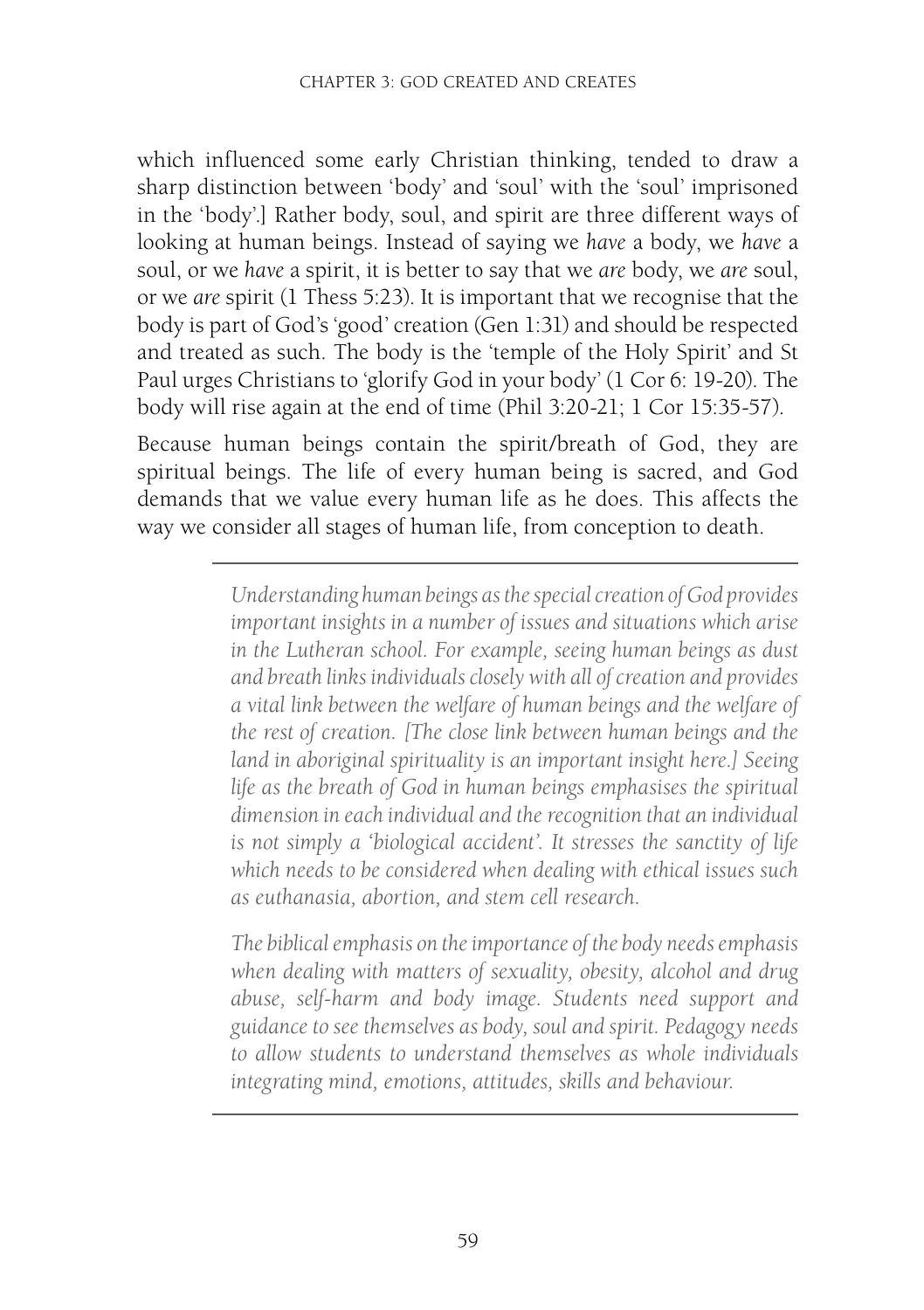#### **Created in the 'image of God'**

Genesis 1:26-28 emphasises the uniqueness of human beings in another way. Male and female human beings were created 'in the image of God' (Gen 1:27). While there is considerable debate amongst biblical scholars about how to interpret these words, there is general agreement that it does not mean that humans look like God [who is spirit] nor that it is seen in capacities such as reason, speech, or intelligence which can be seen to distinguish humans from the animal world.

From a bi[blical persp](http://www.biblegateway.com/passage/?search=Col%203:9-10&version=NRSV)ective, 'image of God' indicates that human beings are created for fellowship with God, to be able to relate to God and live in conscious relationship with him. They are able to know God, believe in God, love and obey God. Human beings are really only fully [human](http://www.biblegateway.com/passage/?search=Gen%209:6&version=NRSV) [w](http://www.biblegateway.com/passage/?search=Gen%209:6&version=NRSV)h[en they a](http://www.biblegateway.com/passage/?search=Jas%203:9&version=NRSV)re in fellowship with God as God created them to be. Even though Christi[ans recog](http://www.biblegateway.com/passage/?search=2%20Cor%204:4&version=NRSV)ni[se that thro](http://www.biblegateway.com/passage/?search=Col%201:15-16&version=NRSV)[ugh the](http://www.biblegateway.com/passage/?search=Heb%201:3&version=NRSV) advent of sin the image of God is now deeply fractured and the original sinlessness, goodness and holiness has been [lost, C](http://www.biblegateway.com/passage/?search=Rom%208:29&version=NRSV)hr[istians un](http://www.biblegateway.com/passage/?search=2%20Cor%203:18&version=NRSV)derstand that the image of God is gradually being res[tored in them](http://www.biblegateway.com/passage/?search=1%20Cor%2015:49&version=NRSV) by the power of the Holy Spirit as they grow in holiness (Eph 4:22-24; Col 3:9-10).

The question is sometimes asked whether the advent of sin has led to the total loss of 'the image of God'. Clearly sin has had an impact on the relationship between human beings and God. However, the Bible still refers to the image of God in human beings (Gen 9:6; Jas 3:9). The New Testament speaks of Jesus Christ as the perfect im[age of God](http://www.biblegateway.com/passage/?search=Gen%202:15&version=NRSV) (2 Cor 4:4; Col 1:15-16; Heb 1:3). And it says that those who are in Christ are being transformed by the Spirit from one degree of glory to another (Rom 8:29; 2 Cor 3:18), until such time as the transformation is complete (1 Cor 15:49), and believers conform totally to God's perfect image in the new heaven and the new earth.

The 'image of God' is recognised in the responsibility which God has placed on human beings to be his representatives ['stewards'] on earth to take care of creation on his behalf (Gen 1:28). In doing this they are accountable to God for the way in which they represent God and manage the earth. They are to take care of creation (Gen 2:15) and not to exploit, misuse or abuse it. Human beings also have the power to procreate, becoming partners with God in the creation of new life.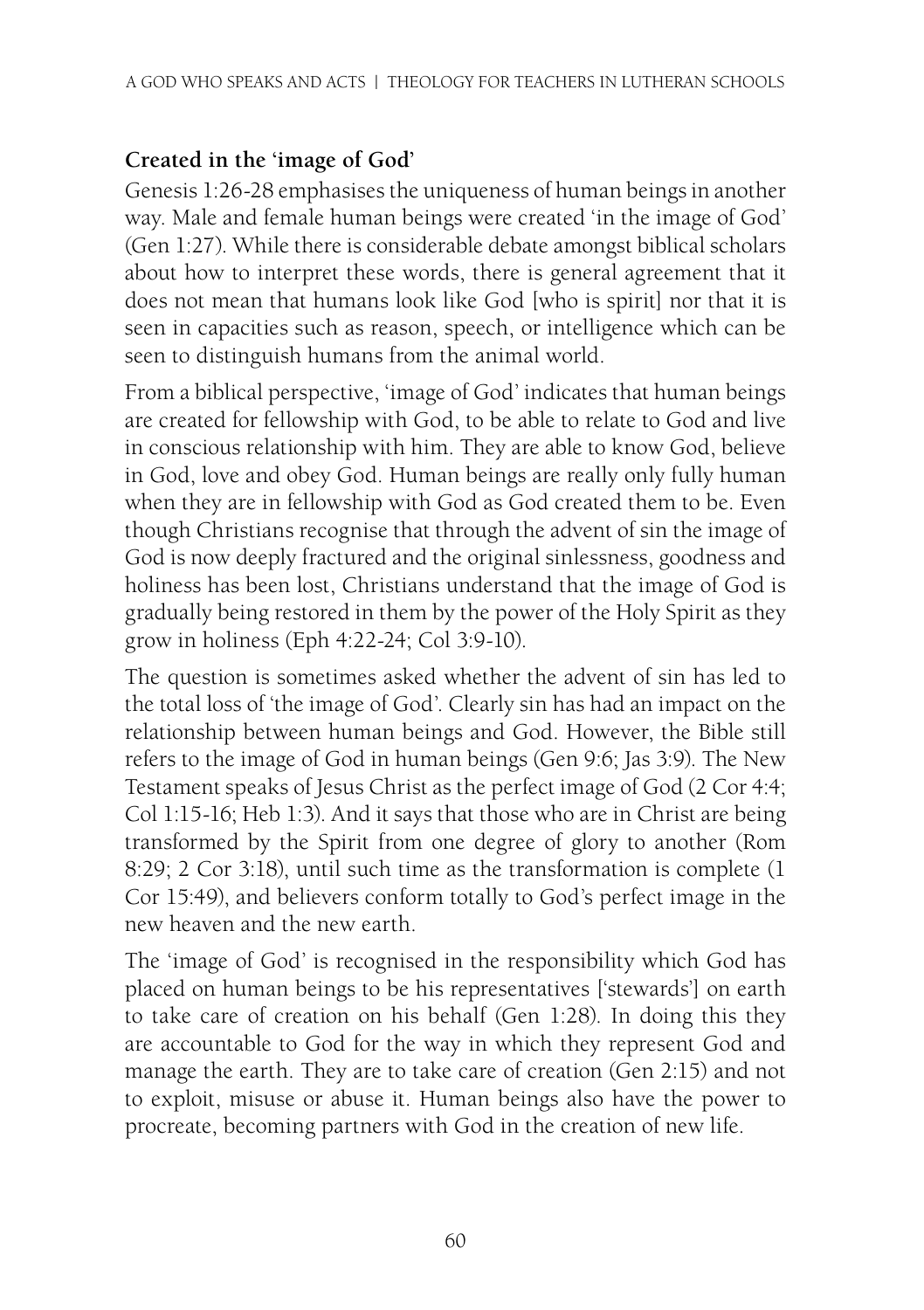*This role of stewardship and responsibility for creation on behalf of God is a critical area for Lutheran schools. It provides a focus which will be developed further as other aspects of theology are considered. It challenges Lutheran schools to provide a perspective of creation which goes beyond an individualistic, materialistic, consumerist approach to the gifts, opportunities and responsibilities within creation. It offers important insights for an appreciation of the inter-relatedness of human beings with the whole of creation and the development of sensitivity to ecological considerations.*

*Being created in the 'image of God' emphasises God's mandate that human beings are to be careful and responsible stewards of all that God has created. Lutheran schools should therefore be leaders in learning and teaching about such issues as ecology, care for the environment, social justice, global perspectives, distribution of wealth, and similar concerns. It is relevant to all members of the Lutheran school community whether [or not they](http://www.biblegateway.com/passage/?search=Rom%202:14-15&version=NRSV) recognise God as creator. All human beings, as part of the human family, are responsible for the care and protection of the environment and its resources and for meeting the needs of all people. Learning and teaching in this area should go beyond simply an awareness of these matters. It should promote lively par[ticipation in a](http://www.biblegateway.com/passage/?search=Acts%2017:%2027-28&version=NRSV)ctivities which develop responsible stewardship in the local and global community as is seen in the current emphasis in Lutheran schools on 'service learning'. In all of these situations the focus must remain on God's actions and purposes and not simply on human intentions.*

The 'image of God' can also be seen in the human conscience (Rom 2:14-15): people being aware of what is right and what is wrong, and recognising the voice of their conscience as they respond to various circumstances. The impact of the 'image of God' is apparent when people, however vaguely, are aware of the existence and presence of a 'god' to whom they are in some sense answerable (Acts 17: 27-28). Consequences of this were considered in chapter 1.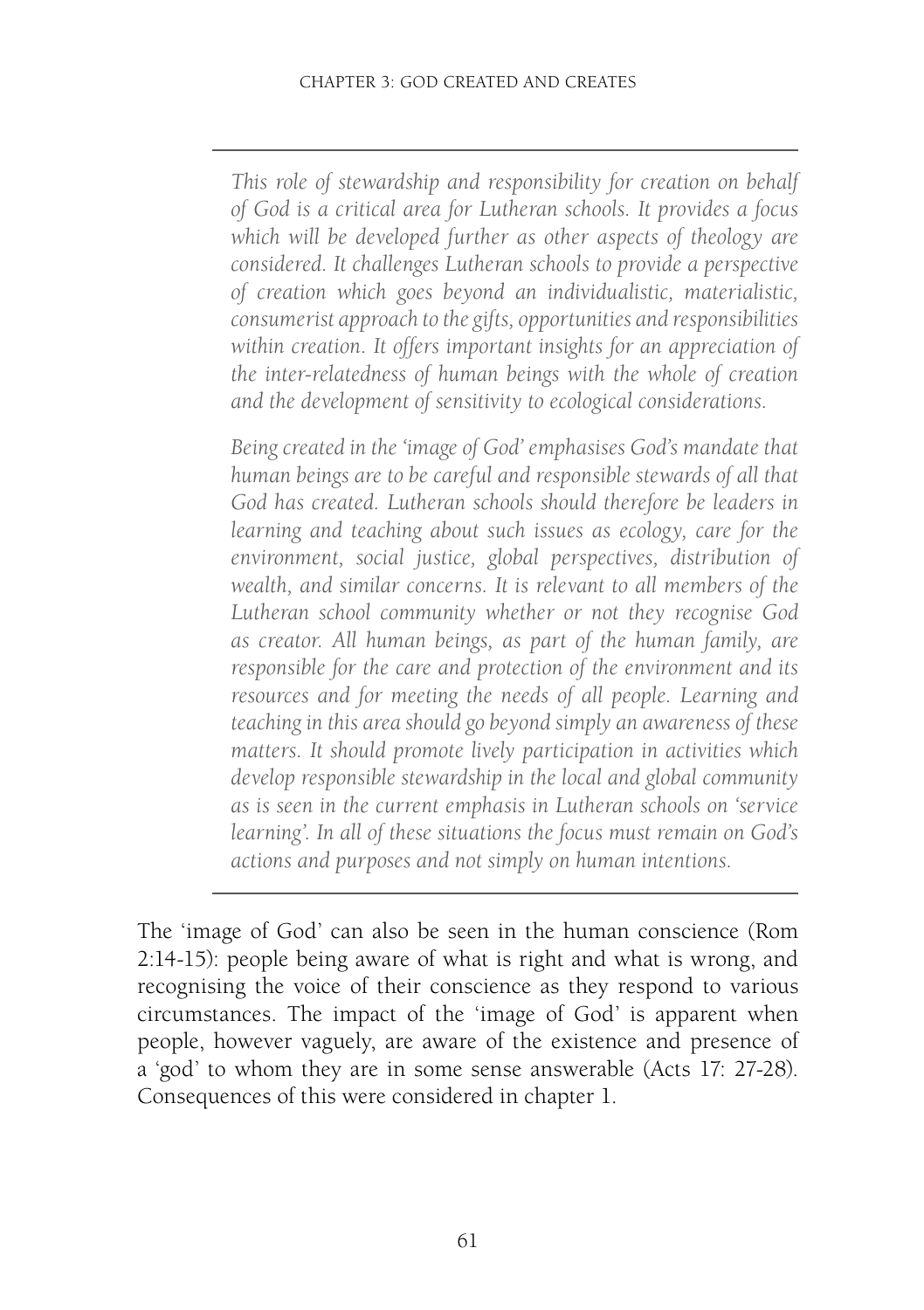#### **Created as unique individuals**

Theology of creation teaches that each person is created as a unique individual with distinctive characteristics, gifts and abilities, strengths and weaknesses (cf Luther's explanation to the first article of the Apostles Creed). No two human beings are identical. Each person, therefore, has individual worth and value in the eyes of God. They are valued for who they are, and not because of 'their utility' (Christenson: 70). Human worth is not diminished by illness, handicap, age, or failure of any kind; nor does it have anything to do with race, colour, gender, distinctive characteristics and abilities, or anything else that distinguishes one human being from another. All people are of equal worth because 'God does not show favouritism' (Acts 10:34 NIV). Since God sees each individual with worth and dignity, each person can develop realistic self-awareness, self-identity and self-acceptance through interaction with others.

This value of the individual rests not only on God's creative work but also on the fact that Jesus has died for each person and that the Holy Spirit offers faith to each individual and lives within each believer.

> *Recognition of the individuality and uniqueness of each individual within the Lutheran school context provides an important perspective for much of what happens in the school. It must be reflected throughout the policy, pedagogy, relationships and everything which the school does. All persons within the Lutheran school community need to be affirmed of their value in the eyes of God and of the school community. This will apply to students with 'special needs' and those who experience bullying or other forms of exclusion within the school context. It has much to say about how particularly 'gifted' students are treated.*

> *Recognising the uniqueness and individual worth and dignity of all students, staff, parents and anyone else associated with the school community provides the basic motivation for fostering and developing caring relationships for all individuals. This reflects the Christian belief that all people are precious and loved by God. Even though individuals differ greatly and within a school context there will be those who may seem difficult, frustrating and disruptive*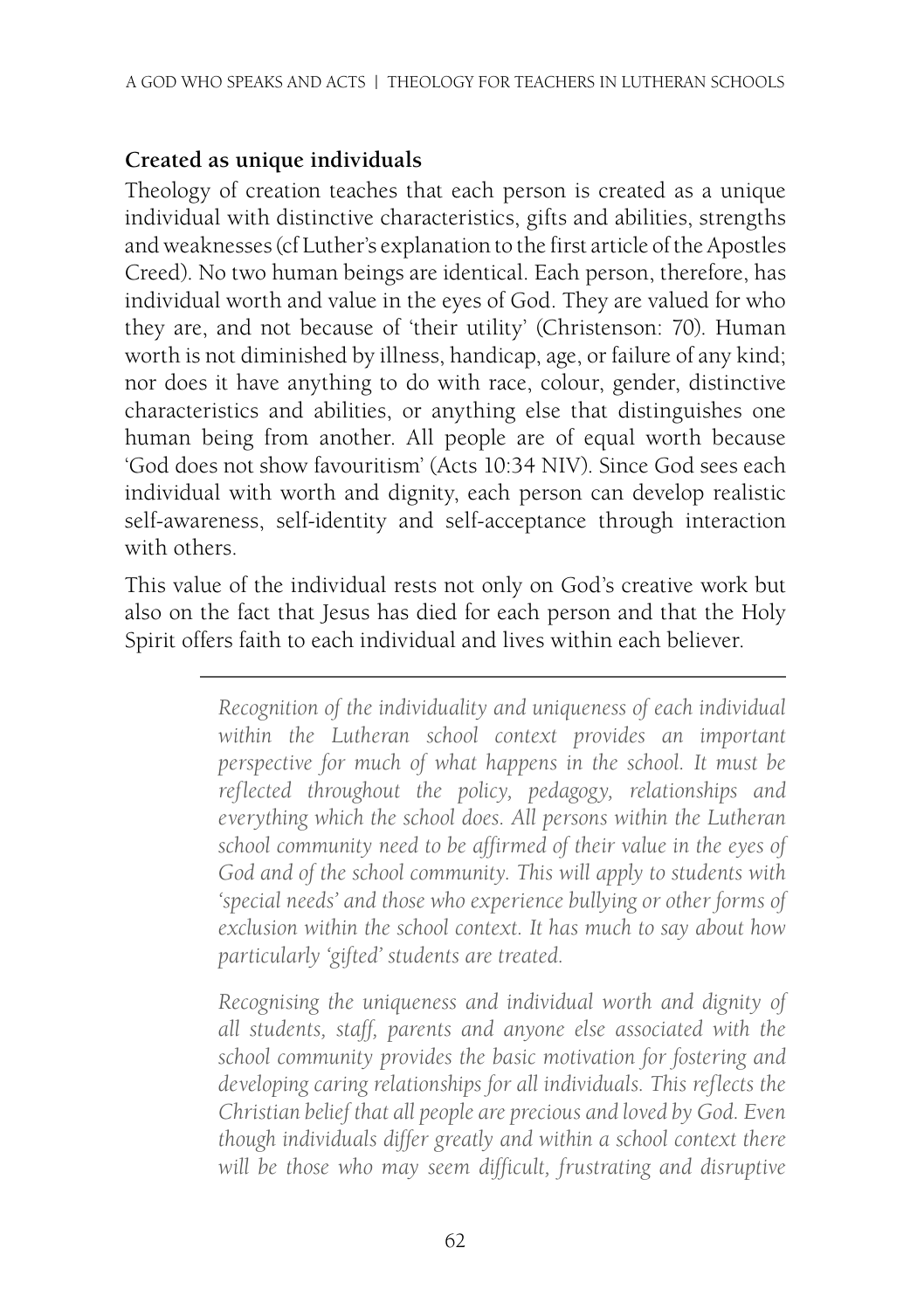#### CHAPTER 3: GOD CREATED AND CREATES

*at times, care must be taken so that personal reactions and judgements do not preclude certain individuals from appropriate caring relationships. All within the Lutheran school context need consideration, affirmation, guidance and attention.*

*These theological insights have significant implications for the pedagogy practised within the school so that it addresses individual student needs and recognises the various learning styles and the so-called different 'intelligences'. These insights need careful consideration in the construction and implementation of an inclusive total school curriculum recognising the range of opportunities within the school community. The school enrolment policy needs to be viewed in this inclusive light.*

*Students in Lutheran schools will require guidance in learning how to deal with pressures which come from peers, parents, schools, churches, the media, advertising, and other external influences. The impact of social media and the extent to which they are par[t of the](http://www.biblegateway.com/passage/?search=1%20Jn%204:7-12&version=NRSV)  [sch](http://www.biblegateway.com/passage/?search=1%20Jn%204:7-12&version=NRSV)ool environment and pedagogy will require careful analysis when considering the worth and value of individuals and the interpersonal relationships which [are conside](http://www.biblegateway.com/passage/?search=Gen%202:14b-25&version=NRSV)red in the next subsection.*

#### **Created for relationship**

While theology of creation emphasises the importance of each person, it stresses that individuals are created for inter-dependence rather than for independence.

As has been discussed earlier, God exists in relationship. While we cannot understand the mystery of the trinity, it reveals to us that God is three persons who are in constant relationship with each other. Father, Son and Holy Spirit work together in love, because God is love and love comes from God (1 Jn 4:7-12). Because God exists in relationship, human beings who were created in the image of God (Gen 1:26) are created for relationship.

The story of creation (Gen 2:14b-25) shows how highly God values relationships. God is concerned that Adam should not be alone but have a companion, 'a helper as his partner' (Gen 2:18). God goes to great lengths to ensure Adam finally has another person with whom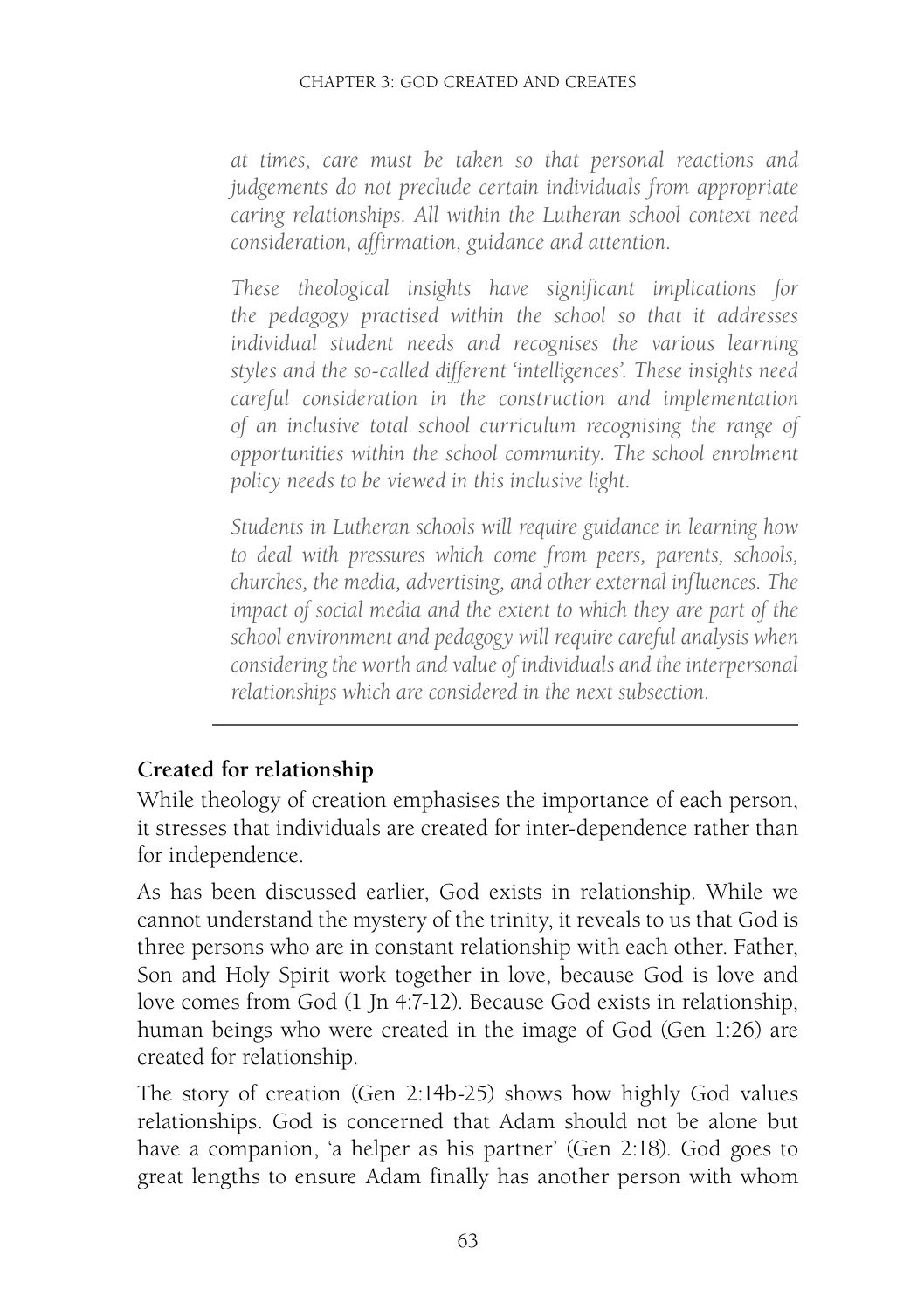to share in relationship. Paradise is represented as the place of perfect relationships between God and human beings, human beings and the whole of the created world, and human beings with each other and within themselves. Before the advent of sin to distort and destroy those relationships, nothing disturbed them.

Human beings relate to each other at various levels. Each person is related to every other member of the human family, but God has placed us in a closer relationship with some people than with others. Relationships also change: for example parent/child relationships, friendships, work relationships. The closer the relationship, the greater the mutual benefits, but also the responsibilities.

> *The fostering of positive relationships between all individuals in the Lutheran school is fundamental to establishing and maintaining the school as a caring, supporting community. This provides the basis for pastoral care and for dealing with situations where relationships break down between individuals or within the community. This will be explored more fully in chapter 4.*

> *This aspect of interdependence raises again the question of appropriate pedagogies in Lutheran schools. How is competition handled in the classroom? Can those students who are differently gifted interact appropriately in the classroom? Are there subtle, or not so subtle, examples of victimisation or even bullying in the classroom?*

## God's continuing creation [*'creatio continua'*]

The Bible emphasises that God [has not withdr](http://www.biblegateway.com/passage/?search=Ps%20104:%2027-30&version=NRSV)awn from creation. He continues to work in it and preserve it also using human beings as his agents. The theology of creation does not see God as a clockmaker ['deism'] who set the world in[to motion a](http://www.biblegateway.com/passage/?search=Mt%206:25-34&version=NRSV)nd now allows it to run by itself. Continuing creation recognises how God continues to provide for, sustain, and take ca[re of his c](http://www.biblegateway.com/passage/?search=Ex%2016:%204&version=NRSV)reation.

God cares for all people, not only those who be[lieve in him](http://www.biblegateway.com/passage/?search=Ps%2091:%2011-12&version=NRSV). All people are his children since he has created them. He makes his sun rise on the evil as well as the good, and sends the rain on the just and the unjust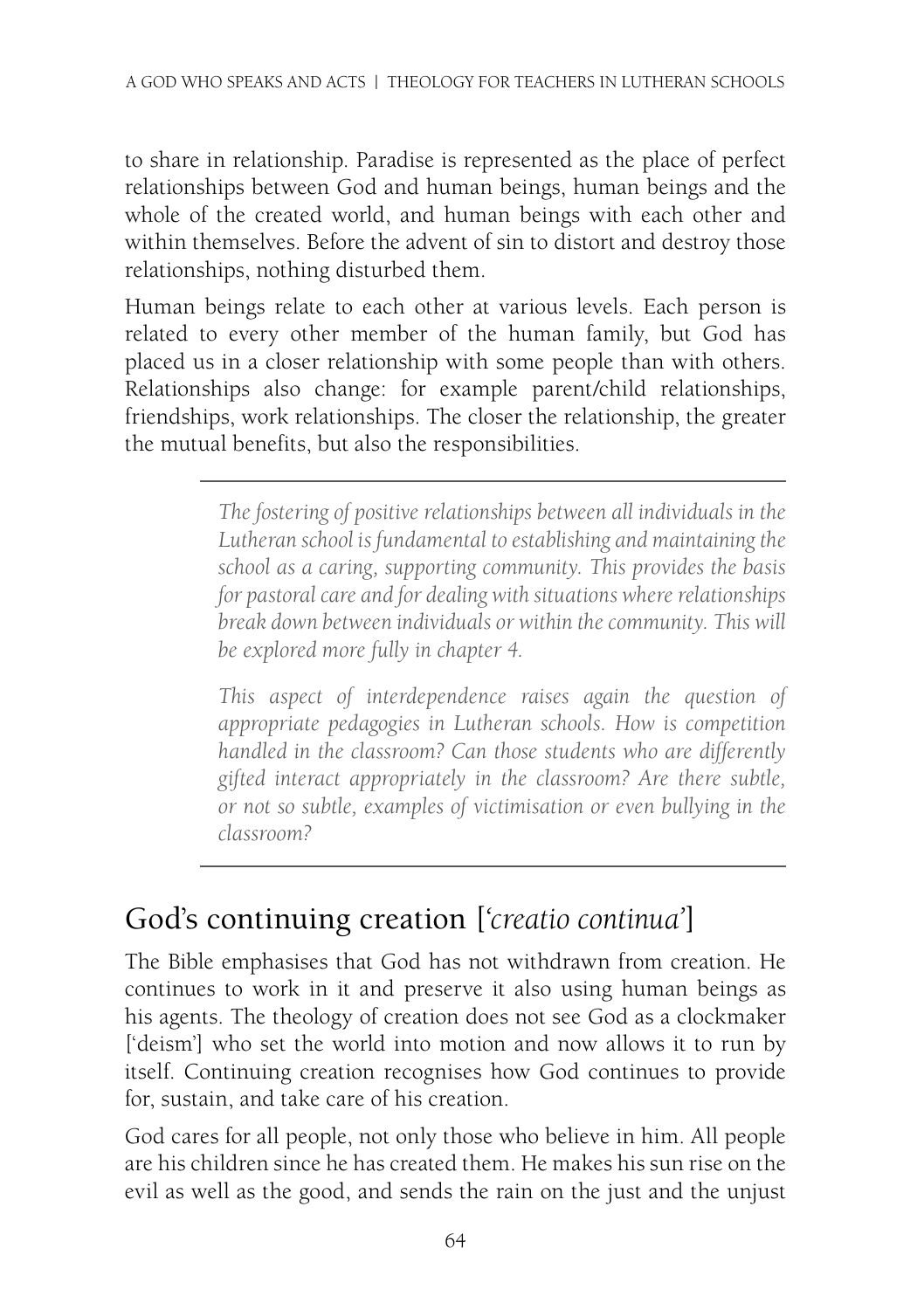(Mt 5:45). Jesus says that God knows even the number of hairs on our head (Mt 10:30). This care of God is extended to all of his creation (Ps 104: 27-30; 145: 15-16). God even looks after the sparrows and the wild flowers in the field, and so Jesus urges his followers to trust in his care, and not to be concerned or to worry about anything (Mt 6:25-34).

Although God can intervene in his creation in a miraculous or supernatural way to carry out his purposes in the world (Ex 16: 4; Jn 2:1-11) and can work through the ministry of angels (Ps 91: 11-12; 34:7; Mt 18:10; Heb 1:14) in taking care of his creation, God works through [various](http://www.biblegateway.com/passage/?search=Rom%202:15&version=NRSV) avenues which he has incorporated into his creation. Thus God works through the laws of nature whereby the seasons come and go and he sustains life through the earth, the air and the oceans which provide food, water, clothing, energy, and other necessities of life. God works through means such as medical science and the advances of technology which human beings develop through their God-given gift of reason. He works though the structures and the customs, traditions, legislation and law enforcement procedures within society which enable people to live together happily, peacefully, safely and productively. Here God also operates with the law written on human hearts to which conscience bears witness (Rom 2:15).

As has been mentioned previously, God has made human beings the caretakers of creation (Gen 2:15). They work on his behalf through the structures in society which are known as the 'orders of creation'. There are basically four such structures in [which hum](http://www.biblegateway.com/passage/?search=Isa%2045:7&version=NRSV)an beings participate in society: the home [marriage and the family], the work place [which may or may not be paid employment], community life [including the formal relationships of the political and social structures or the more informal relationships of neighbourly contact and associations for specific purposes] and the congregation (Kolb: 77-78). The implications of this responsibility on behalf of God will be more fully explored in the next section on 'vocation'.

The theology of continuing creation recognises that God is present in disasters and tragedy. When evil seems to triumph, it looks as if God is no longer in control, even though God assures us that he can use even evil for his own purposes (Is 45:7). This is an important aspect of theology which will be explored in the next chapter when dealing with the impact of sin in the world.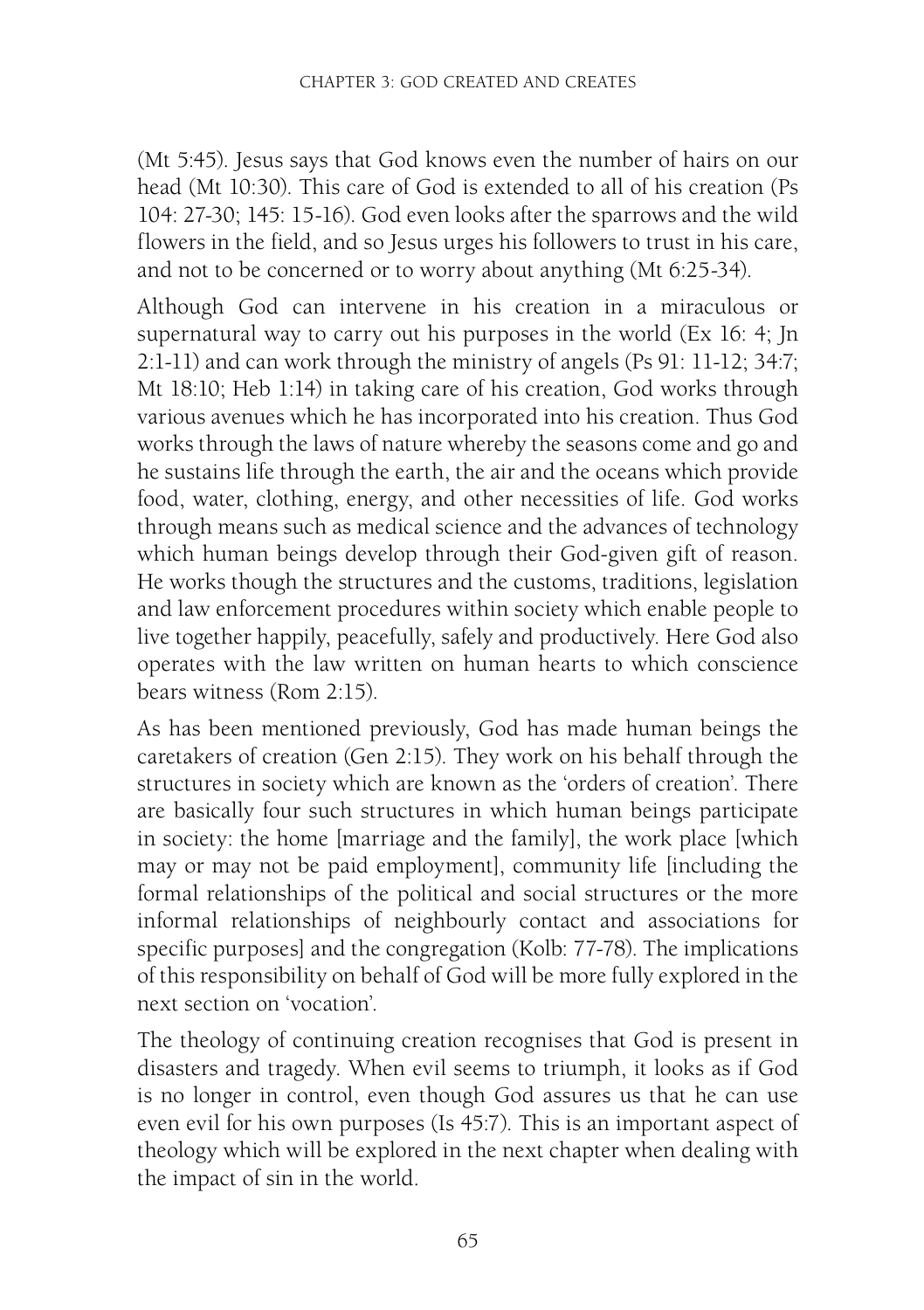## Vocation

An important extension of the teaching of 'continuing creation' is the doctrine of 'vocation'. This was one of the important theological insights which received special attention at the time of the reformation and one which Luther and the other reformers saw as vital for the church in their day. To some extent the doctrine of vocation slid into the background until more recently when it has been recognised again as central to the understanding of the way God works in the world. It is crucial for an understanding of the purpose and role of Lutheran schools.

#### **Luther's theological insights**

Luther reacted to the medieval concept of 'vocation' which he regarded as too narrow. At this time in the church 'vocation' [which comes from the Latin word '*vocatio'* meaning 'to call'] was used primarily to refer to full-time vocations in the church such as priests, monks and nuns. These were regarded as having a superior status over people engaged in all other forms of work or employment which were regarded as 'secular'. Luther removed this distinction and saw all people as doing God's work as a calling from God to serve the needs of others (Christenson: 49-50). He saw God as operating thro[ugh people in](http://www.biblegateway.com/passage/?search=1%20Cor%201:26-27&version=NRSV) b[oth the w](http://www.biblegateway.com/passage/?search=Eph%204:1&version=NRSV)orld and the church and could therefore say:

*when a maid milks the cows or a hired man hoes the field – provided that they are believers, namely that they conclude that this kind of life is pleasing to God and was instituted by God – they serve God more than all the monks and nuns, who cannot be sure about their kind of life. (LW 3:321)*

Vocation relates to God's continuing creation and preservation of the world as he uses human beings as stewards within creation to carry out his purposes. It provides a way of looking at the total life of a person and is much broader than 'occupation' or 'profession'. God carries out his purposes through all people, but only some see this as a response to God's calling (1 Cor 1:26-27; Eph 4:1). It is seeing service to God through the serving of others in the roles into which we have been placed. From this perspective, only someone who recognises the call of God in their life sees their life as 'vocation'.

Luther developed the term 'masks of God' (LW 7:184) to refer to the way God works through people to carry out his work in the world (Veith: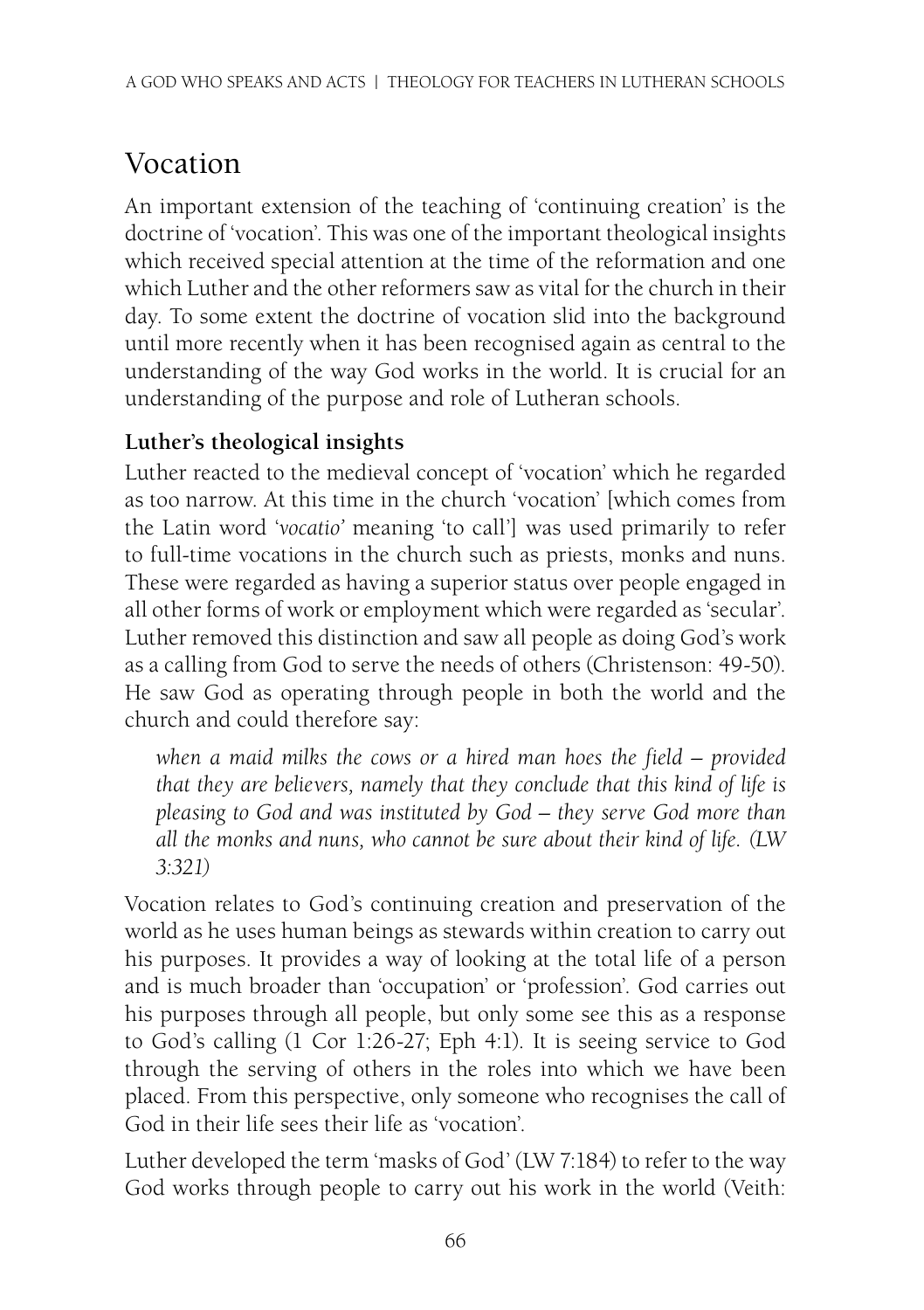91-96). Luther draws here on the practice in the ancient Greek theatre where actors portrayed characters by using various masks [male actors could even represent women in this way since all actors were male]. The actor was in effect operating through the mask projecting the character to the audience while he remained hidden behind the mask. In the same way God works behind the scenes in caring for the creation. Human beings, God's 'masks', become the hands and feet of God. God could provide food by dropping it from heaven as he did with manna in the desert (Ex 16:35), but he chooses to use farmers, fishermen, bakers and fruit growers as his masks to provide food: he protects people and their property through judges and the police: he maintains peace and good order through the government: he heals people through doctors, nurses and pharmacists. Luther could go so far as to say: 'God Himself is milking the cows through the vocation of the milkmaid' (Veith 94). The Christian recognises God behind the mask, but the unbeliever sees only the mask.

#### **The 'orders of creation'**

Individuals find themselves living and operating within the 'orders of creation' [home, work place, community life and congregation] as God works through these structures. [Luther referred to these 'orders' with the German word '*Stand*' which is often translated as 'station' or 'estate'.] Contrary to the thinking at the time of Luther, no 'station' is higher or lower, more important or less important, than any other because all have as their goal to serve the other 'stations'. Together they are all necessary for human life. Luther said, 'For a good building we need not only hewn facings but also backing stones' (LW 46: 231).

These 'orders of creation' or 'stations' are the areas of responsibility in which people carry out their 'calling' [Luther used the term '*Beruf'*]. Thus a person may at the same time have responsibilities as a husband or wife, a mother or father, a son or daughter, a sister or brother, an employee or employer, a member of a sporting club, a participant in a social club, a church youth group leader, a member of a congregational committee, and so on. These responsibilities may be paid employment or volunteer service and they will change from time to time. Seen in this light, even times when a person is unemployed or has been made redundant are still situations in which a person is 'in vocation' as they serve in their various relationships. Everyone, therefore, has a number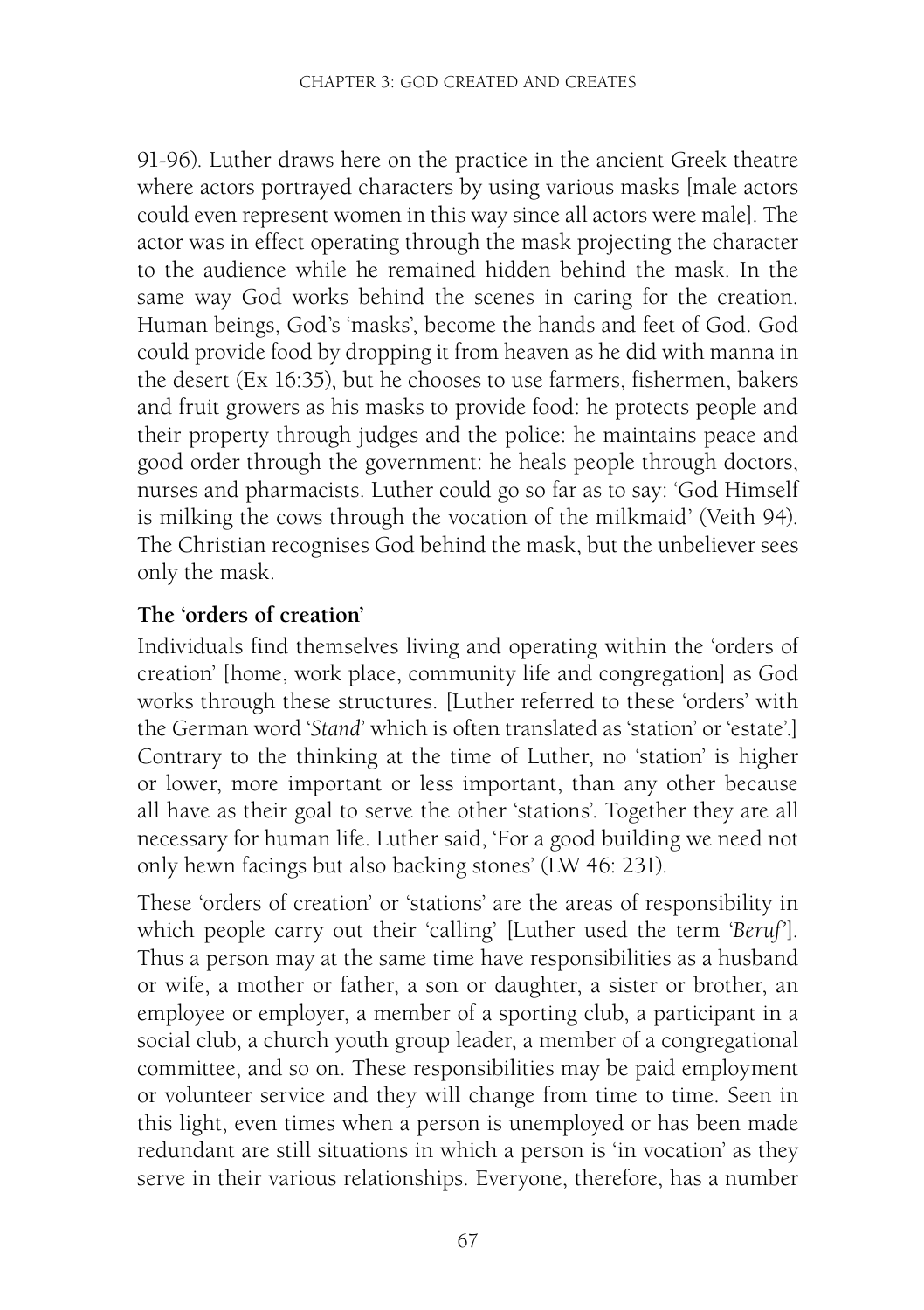of areas of responsibility in which they carry out their 'vocation'. These areas will change as a person goes through life and as situations in which they find themselves change and new opportunities present themselves. Luther expressed it in this way (LW 46:250):

*It is not God's will that only those who are born kings, princes, lords, and nobles should exercise rule and lordship. He wills to have beggars among them also, lest they think it is nobility of birth rather than God alone who makes lords and rulers. (LW 46:250).*

*The use of the term 'vocation' can sometimes mean little more than 'occupation' when it is used in Lutheran schools in terms such as 'vocational guidance'. The impression is often given that students are preparing for their vocation through their schooling and that their 'vocation' is some time in the future. Students need to be helped to see that they are living in vocation during their school years. They have responsibilities in their families and homes as sons or daughters, sisters or brothers: they have responsibilities as participants in various social groups, clubs or sporting teams. Above all, being a good student, playing their role in the school community and serving in that community while developing their gifts is an essential part of their vocation. In this regard, students may require assistance to develop a healthy balance between the many responsibilities which they may have also in out-of-school activities and which can rob them of 'down time' for simply relaxation and recuperation. Homework and school extra-curricular activities many need to be monitored.* 

*Lutheran schools need to be aware of promoting a hierarchy of professions and making judgements on the value of individuals according to their professions. This is where expressions such as 'she is just a mother at home', or 'he is just a cleaner', devalue the important responsibilities which these people have and ignore all of the other areas of responsibility in which a particular person carries out their vocation. Schools need to help students prepare for periods of unemployment, or delays in finding regularly paid work, recognising the value of volunteerism as they prepare students for life as lifelong learners.*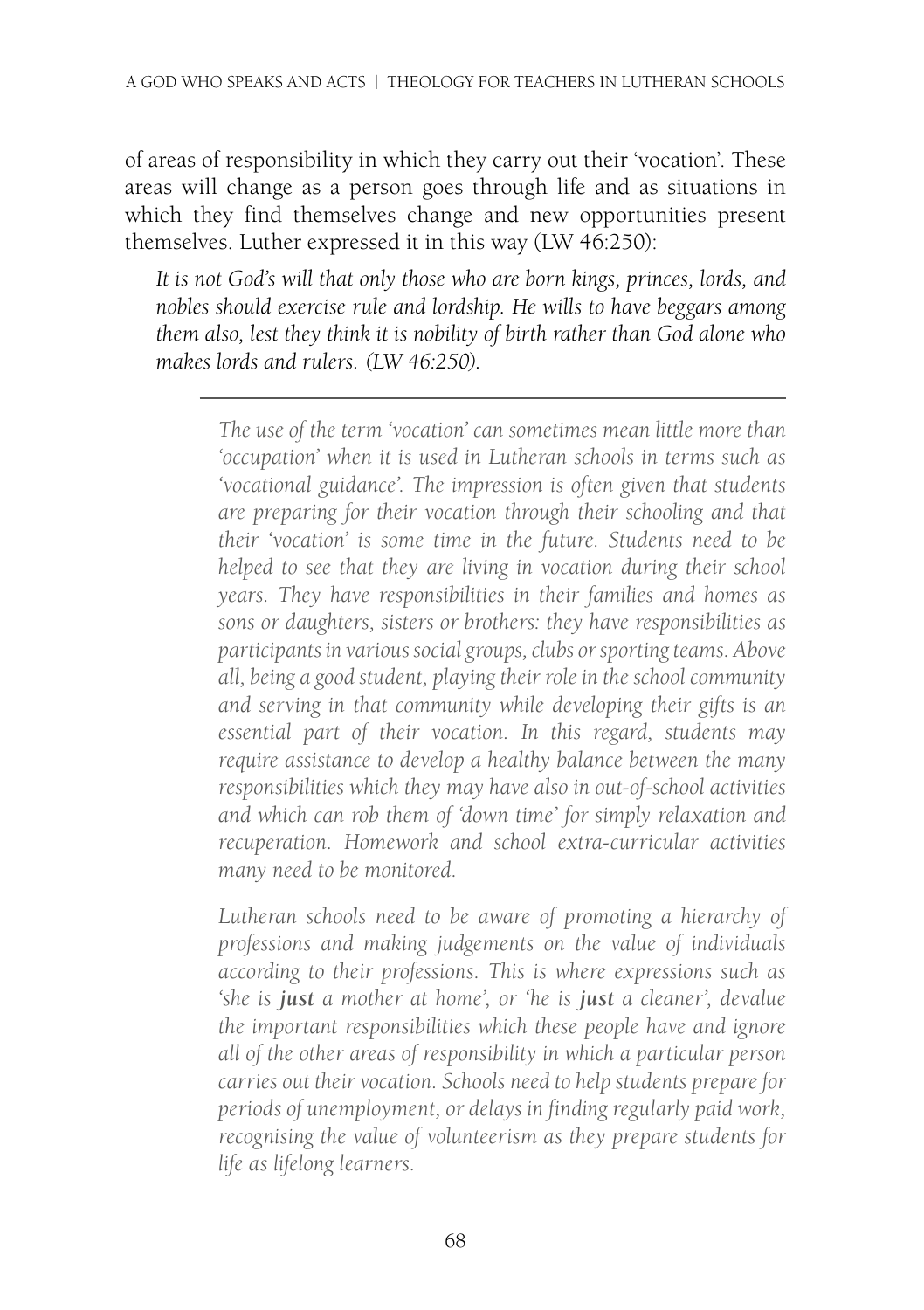*Developing an understanding of the theology of vocation is critical in pre-service and in-service programs for teachers. Teachers need to reflect on their own understanding of 'vocation' and how this relates to their various areas of responsibility* 

*One of the difficulties of living in vocation is to maintain a balance between the various areas of responsibility which an individual has. In Lutheran schools it is important that the demands of the school do not place undue pressure on the other areas of responsibility which a teacher fulfil[s. Teachers](http://www.biblegateway.com/passage/?search=Rom%2012:1-8&version=NRSV) may need help to avoid becoming 'workaholics' or losing the joy in vocation by seeing their responsibilities only from the perspective of 'a sense of duty'. A healthy life-work balance is vital and may be a concern for pastoral care.*

#### **Vocation as service to others**

God's purpose in vocation is to serve the needs of his creation through his 'masks'. Christians recognise that because God in Christ has served them, they are called by God to give glory to him by living out their vocation for the benefit of others. In this way Christians see that they are 'bearing good fruit' or 'doing good works' for the benefit of others (Eph 2:10). Vocation in this way links faith with [daily life](http://www.biblegateway.com/passage/?search=Mt%2025:14-30&version=NRSV) and carries worship out from the church and into the community (Rom 12:1-8).

In doing this, Christians recognise that God has given them gifts and abilities for service. These gifts are not simply for their own benefit or enjoyment, or to amass wealth and power for themselves, but for service to others. The recognition of these gifts and abilities, and the development of them, provide options for service to others. Lu[ther saw](http://www.biblegateway.com/passage/?search=Mt%2025:31-46&version=NRSV)  [it a](http://www.biblegateway.com/passage/?search=Mt%2025:31-46&version=NRSV)s particularly important that parents should assist their children to prepare for service in the world. 'Because it is God's will', said Luther, 'parents should send their children to school, and prepare them for the Lord God so that he may use them for the service of others' (LW 40: 314).

The parable of the 'talents' (Mt 25:14-30) provides a salutary warning against individuals devaluing, despising or failing to use the gifts and abilities God has given to them. Whether individuals feel that they have been entrusted by God with much or with little, the critical response is to be trustworthy and faithful with what one has been given. Greater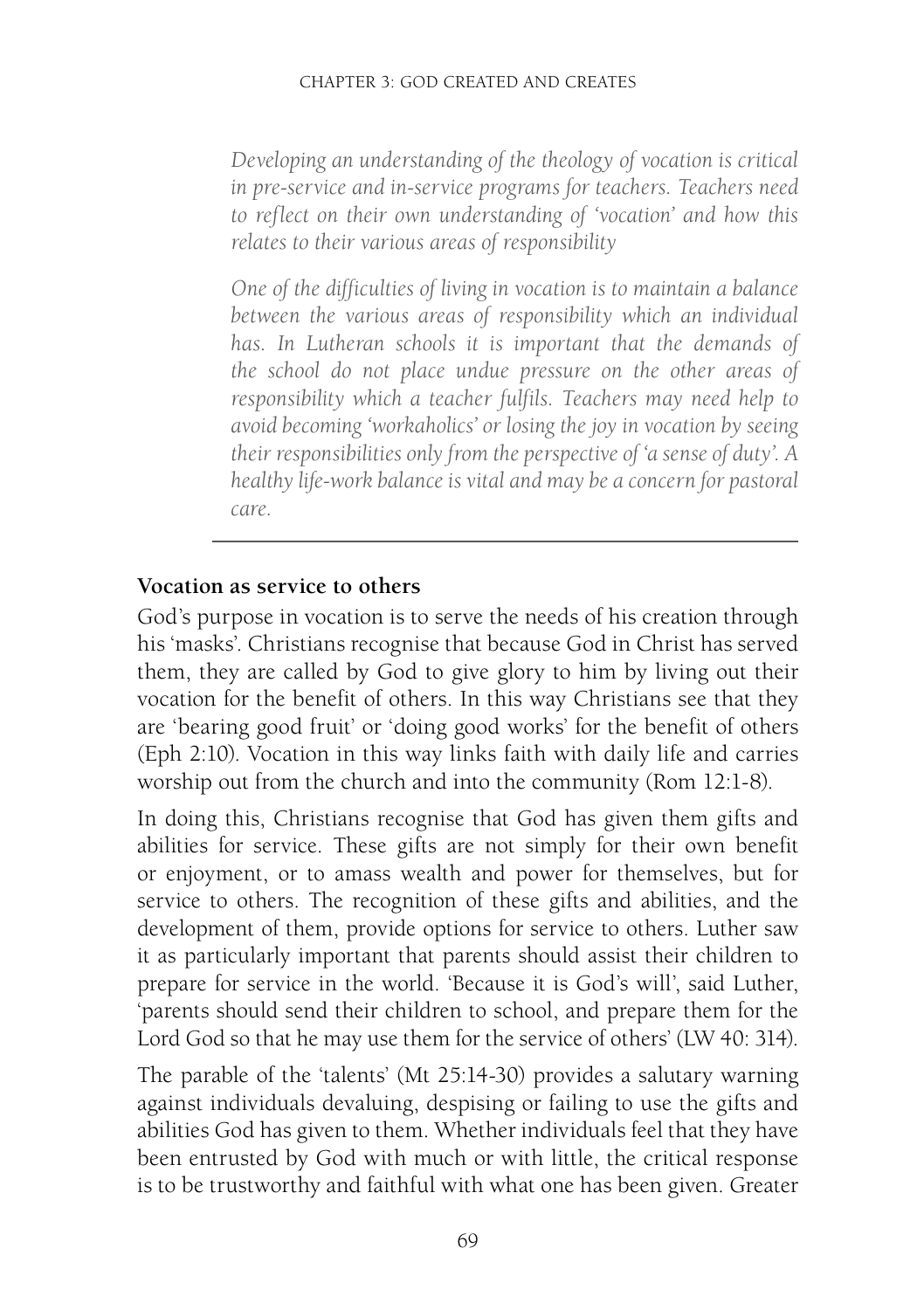talents require greater responsibility. Another helpful parable follows on from the parable of the 'talents' (Mt 25:31-46), the parable of the last judgement. Here the emphasis is on service [or lack of service] to others as service [or lack of service] to Jesus Christ himself (Mt 23:40), even though the people involved are unaware that this is actually what is happening. Service to God is through service to others, especially those in need.

Sometimes individuals can make inappropriate decisions in identifying areas of responsibility for which they believe God has particularly gifted them and into which he has called them to serve. This can happen when they have unrealistic perceptions of their gifts, abilities and skills. It can be a stressful situation which needs to be [addressed](http://www.biblegateway.com/passage/?search=1%20Jn%202:1&version=NRSV) ([Veith 103-1](http://www.biblegateway.com/passage/?search=Heb%204:14-16&version=NRSV)08).

While the primary responsibility of vocation is to function as God's masks in the world, vocation provid[es an oppor](http://www.biblegateway.com/passage/?search=Rom%208:26-27&version=NRSV)tunity for Christians to witness to their faith and its impact on their lives in their various areas of service. Thus, for example, in the *Small Catechism*, Luther placed the responsibility for the teaching of the Christian faith on 'the head of the house'. (Kolb and Wengert: 351).

Vocation as service to others shows itself in the practice of prayer. In certain circumstances, prayer may be the only option to serve another person, but it is a very powerful and effective one. Christians recognise that when bringing someone and their needs to God in prayer, they are working together with Jesus Christ who intercedes on their behalf (1 Jn 2:1; Heb 4:14-16; 7:25) and with the Holy Spirit who prays for them even when they are uncertain or unable to pray themselves (Rom 8:26-27).

> *Vocation as service to others with the abilities and opportunities God has given presents a challenge for students and teachers in a consumerist, materialistic and acquisitive society. The attitude of 'me first' is difficult to counter, especially when some parents select Lutheran schools in the hope that they will assist their children to 'get ahead' in the world at the expense of others.*

> *Students will need guidance in realistically assessing their gifts and talents so that they will make realistic decisions about possible avenues of service. Some may need to recognise that 'from everyone to whom much has been given, much will be required' (Lk 12: 48b).*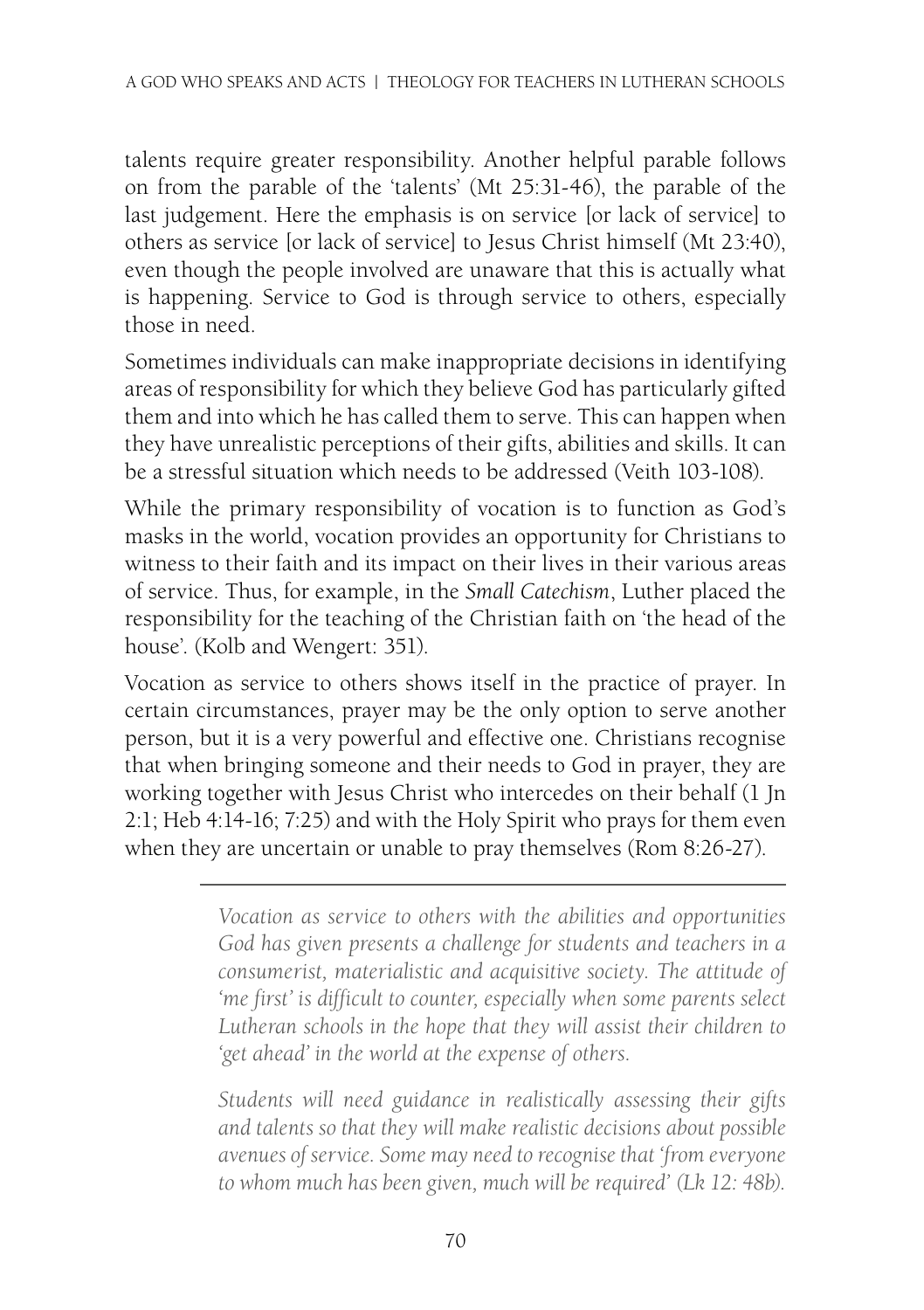*Teachers may need to evaluate their own approach to service and to accept challenges to other avenues which may present themselves in the school context or even question whether teaching is a place of responsibility in which they have been called to serve. The*  institution of Lutheran school requires critique to ensure that it *is serving the people in its community and not its own ends as an institution (Christenson: 129).*

*The current emphasis on 'service learning' in Lutheran schools provides important opportunities for exploring vocation as service to others. This material provided on the LEA website includes material for those who see themselves as serving God through serving others as well as those who may see other motivation for acts of service. However, God can carry out his purposes through all people, whether they recognise him or not.*

*Viewing the educational process from the perspective of vocation provides important insights into the connection between learning and service.*

*'Inquiry, knowing and learning continually shaped by the question, "How does this serve the needs of the world?" will be appreciatively different from knowing not accompanied by such a question. … Learning shaped by the idea of vocation will be closely connected to service. Theory must be critiqued by a doing that serves' (Christenson: 126-129).*

#### **Vocation as a response to salvation**

Christians see their service in vocation as a response to God's greatest act of service – salvation through the death and resurrection of Jesus Christ. It is a response to salvation and does not earn or contribute to it. Salvation is by grace. It is a free gift given through faith in Jesus Christ.

However, while justification has nothing to do with 'good works', vocation certainly involves 'good works' which God has prepared for people to do (Eph 2:8-10). Christians see vocation as doing God's work because God is working through them. In the *Augsburg Confession* we read (AC 7,1-2; Kolb and Wengert: 41):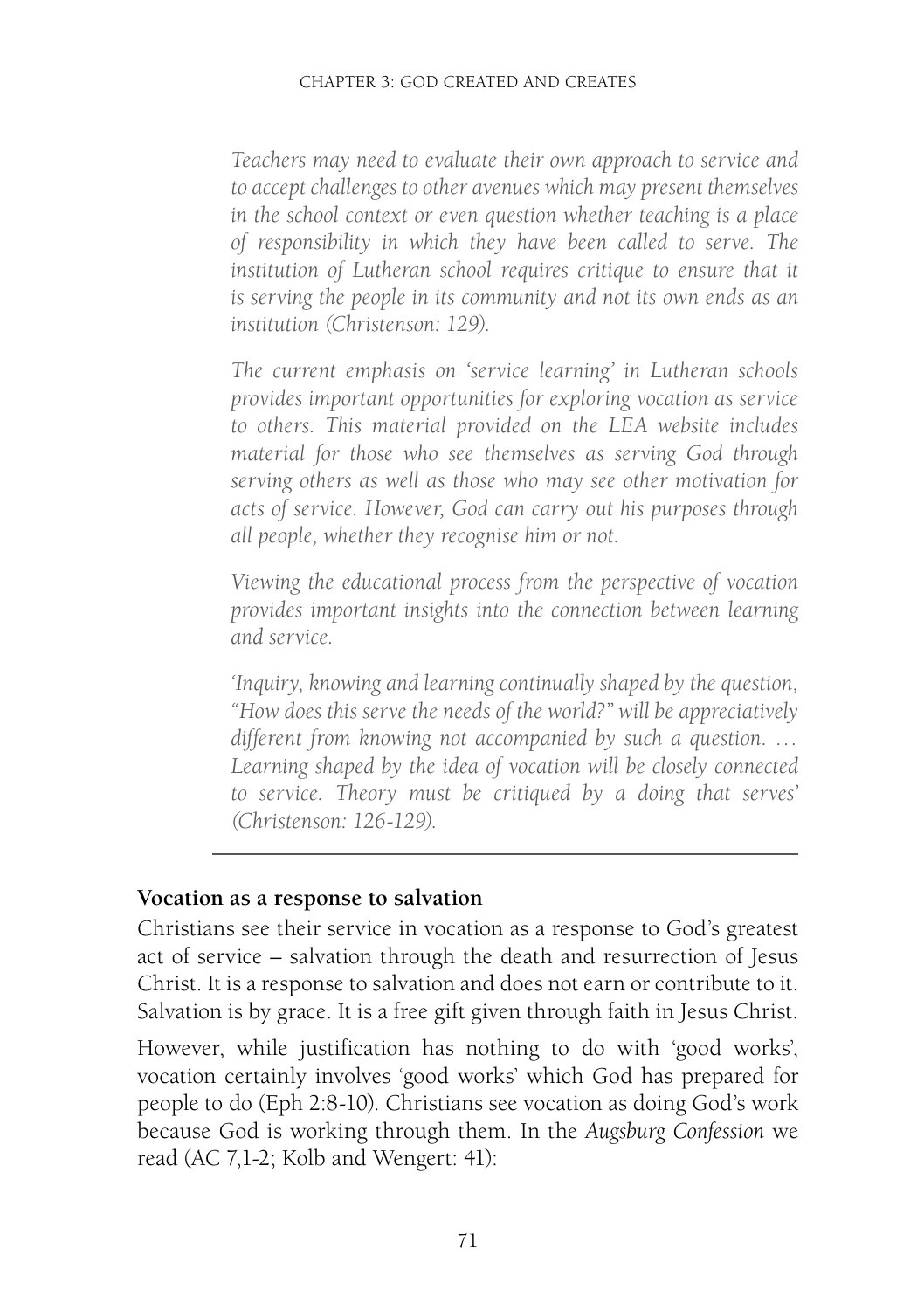*this faith is bound to yield good fruits and … it ought to do good works commanded by God on account of God's will and not that we trust in these works to merit justification before God. For forgiveness of sins and justification are taken hold of by faith, as the saying of Christ also testifies [Luke 17:10]: "When you have done all [things] … say, 'We are worthless slaves.'" [see also AC 20; Kolb and Wengert: 53-57].*

> *While the relationship between faith and goods works will be considered in relation to a number of areas of theology, it will be important to try to help students see the response of service to [others as](http://www.biblegateway.com/passage/?search=Mat%2016:24&version=NRSV) a [result of](http://www.biblegateway.com/passage/?search=1%20Pet%202:21&version=NRSV) God's grace and not as a way to try to earn God's favour. 'We love because he first loved us' (1 Jn 4:19). Care will be required in trying to motivate students appropriately in 'service learning' so that students do not consider completing some service project as gaining credit with God. The motivation for service of students who do not share in the Christian faith becomes an issue here. However, discussion about service may become an opportunity for helping such students to gain insight into a Christian approach to service as well as encouraging them to serve their fellow human beings on the basis of their own motivation.*

#### **'Carrying the cross' in vocation**

The areas of responsibility in which we carry out our vocation are the arenas in which Christians are called to 'carry the cross' (Mt 16:24; 1 Pet 2:21). It is just in these areas of responsibility, our 'stations' [in life, wh](http://www.biblegateway.com/passage/?search=Lk%2010:25-37&version=NRSV)ere we experience difficulties, frustrations, conflicts, disappointments and even tragedies. This is where Christians can experience their greatest temptations and struggles with sin and with failure to do what they believe God is asking them to do (Veith: 111-114). This can affect all areas of their vocation, in the home, the workplace, the congregation, in social contexts. Difficulties in vocation can lead people to the temptation to abandon their vocation as marriages break up, children rebel against their parents, conflict arises in the workplace, individuals lose confidence in their God-given talents, tensions arise between pastor and congregational members. We may struggle at times to love and serve the neighbour God has placed there for us to serve following the example of the Good Samaritan (Lk 10:25-37).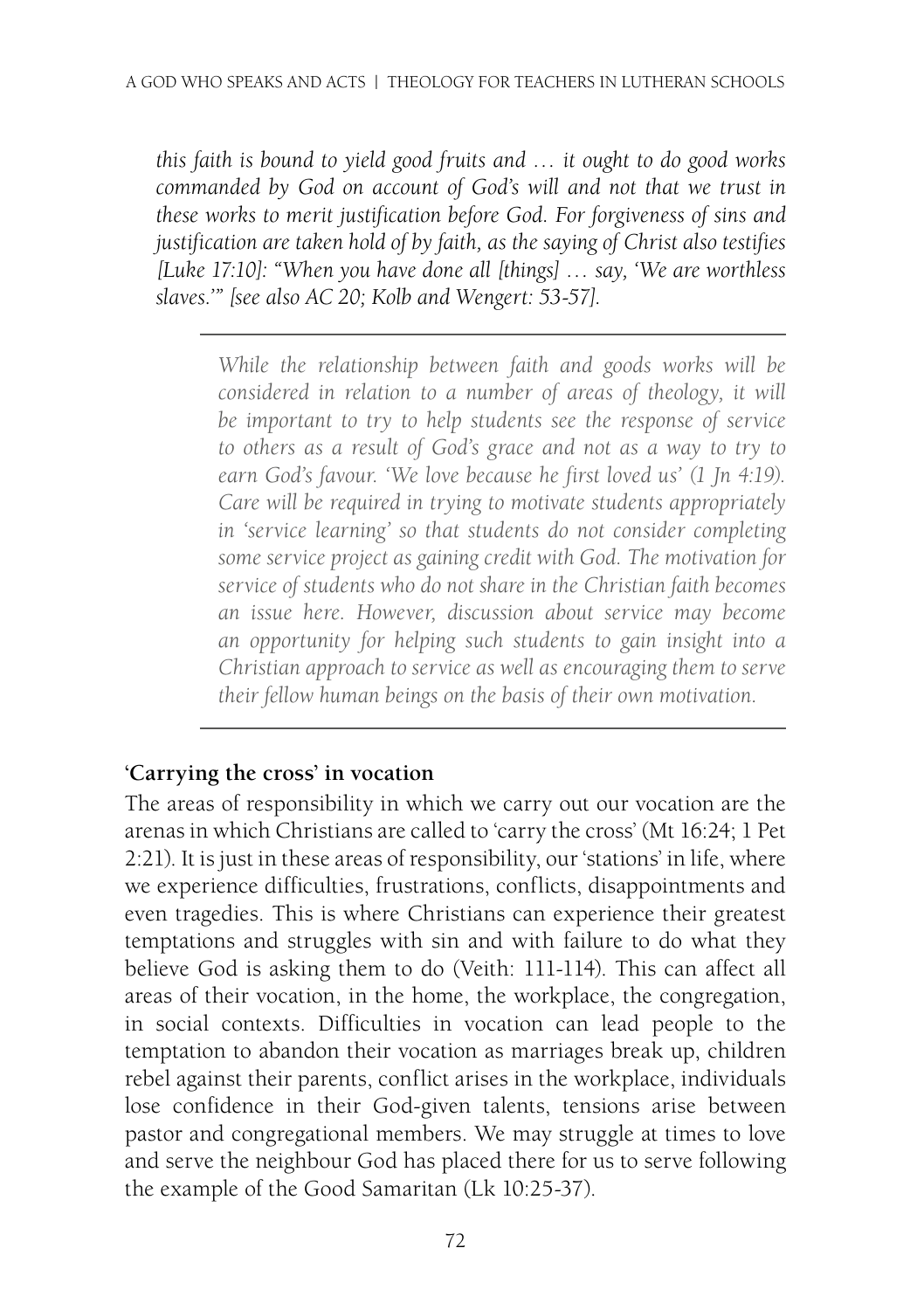'Carrying the cross' in our vocation is not to look for, or to glorify, suffering, or seek human approval for what we are doing. Nor can it be used in any way to justify abuse or inflicting suffering on others. Christians can see suffering as helping to deal with sin in their lives and to become more fruitful in their service to God in their vocation (Jn 15:2). It helps them to grow in hope and certainty in their faith. These difficulties urge Christians to pray for help, support and guidance as they deal with these 'crosses'. Further development of this aspect of vocation is provided in considering 'discipleship' in chapter 7.

> *While Lutheran schools strive to be examples of caring and supportive environments demonstrating loving concern for all in the community and being active in service to one another, students, teachers and staff will certainly experience times of 'carrying the cross' in the school community. This is where a sensitive and comprehensive pastoral care program is vital. It is important that 'while all must carry their own loads' (Gal 6:5) Christians are called to 'bear one another's burdens, and in this way fulfil the law of Christ' (Gal 6:2).*

### [Jesus Chri](http://www.biblegateway.com/passage/?search=Col%201:%2015-20&version=NRSV)st and the new creation

God Father, [Son and Ho](http://www.biblegateway.com/passage/?search=2%20Cor%205:17&version=NRSV)ly Spirit were all involved in original creation. This creation was 'good' the way God intended it to be. However, sin came into the picture and destroyed that original harmony between God and all of his creation.

Because of the broken relationsh[ips broug](http://www.biblegateway.com/passage/?search=Rev%2021:1-4&version=NRSV)ht about by sin, Jesus Christ through 'whom all things were made' (Nicene Creed: cf Jn 1:2 ) became part of his own creation and suffered with humanity and with the whole of creation: 'the Word became a human being' (Jn 1:14). Through hi[s miracles,](http://www.biblegateway.com/passage/?search=Rom%208:19-25&version=NRSV) Jesus demonstrated his creative power over creation in stilling the storm, raising the dead, healing the sick, the lame, the blind and those possessed by evil spirits. Jesus provides redemption for all broken relationships and in him a new creation has become a reality (Col 1: 15-20). In Christ, as God's new creation (2 Cor 5:17), Christians are empowered by the Holy Spir[it to live a](http://www.biblegateway.com/passage/?search=Rom%208:37-39&version=NRSV)[s God's pe](http://www.biblegateway.com/passage/?search=Col%203:1-4&version=NRSV)ople in the world